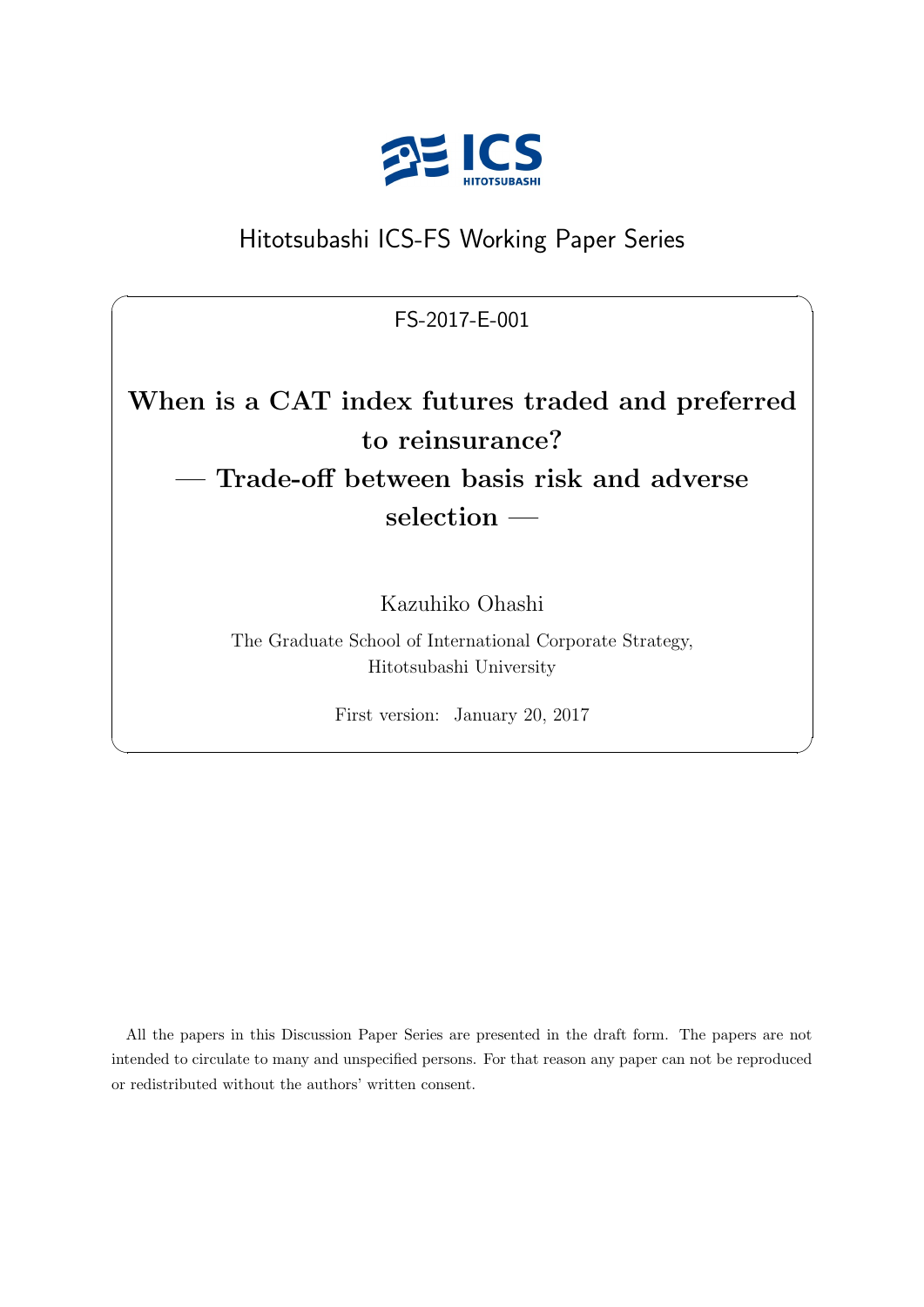## **When is a CAT index futures traded and preferred to reinsurance? --- Trade-off between basis risk and adverse selection ---**

**Kazuhiko Ohashi[1](#page-1-0)**

**This version: January 20, 2017**

#### **Abstract**

Insurance risks are traditionally borne in reinsurance markets. In 1990s, however, after a sequence of huge natural disasters and huge insurance payments to them, the reinsurance markets reduced their capability to bear risks. Insurance-linked securities were created to provide the insurers the way to transfer insurance risks to the capital markets. A CAT (catastrophe) index futures is one of them. There are, however, obstacles that prevent the CAT index futures from being traded: basis risk between the insurers' risks and the payoff of the futures and adverse selection between the informed insurers and the uninformed investors. In this situation, this paper investigates conditions under which the CAT index futures, whose payoff is the average of insurers' losses, can be traded and preferred to the reinsurance. It shows that the index futures is traded if the number of insurers in the index is large enough since averaging many enough insurers' losses mitigates adverse selection in the payoff of the index futures. It on the other hand shows that if the number of insurers in the index is too large, the insurers prefer the reinsurance to the index futures due to large basis risk in the futures' payoff.

**JEL classification: G14, G22, G23**

**Keywords: insurance-linked securities (ILS), reinsurance, CAT (catastrophe) futures and options, basis risk, adverse selection.**

<span id="page-1-0"></span> <sup>1</sup> Graduate School of International Corporate Strategy, Hitotsubashi University. E-mail: [kohashi@ics.hit-u.ac.jp](mailto:kohashi@ics.hit-u.ac.jp) This paper is an extensive revision of Ohashi (2003). I thank J. David Cummins, Dimiter Ialnazov, Takashi Kanamura, Hisashi Nakamura, Stefan Trueck, Yosuke Yamashiki, and all participants in the Fifth International Symposium on Human Survivability "Disasters and Human Survivability: Enhancing Resilience to Risks Threatening the Future of Humanity" by the Graduate School of Advanced Integrated Studies in Human Survivability (Shishukan), Kyoto University, for their helpful comments and discussions. All remaining errors are of course mine.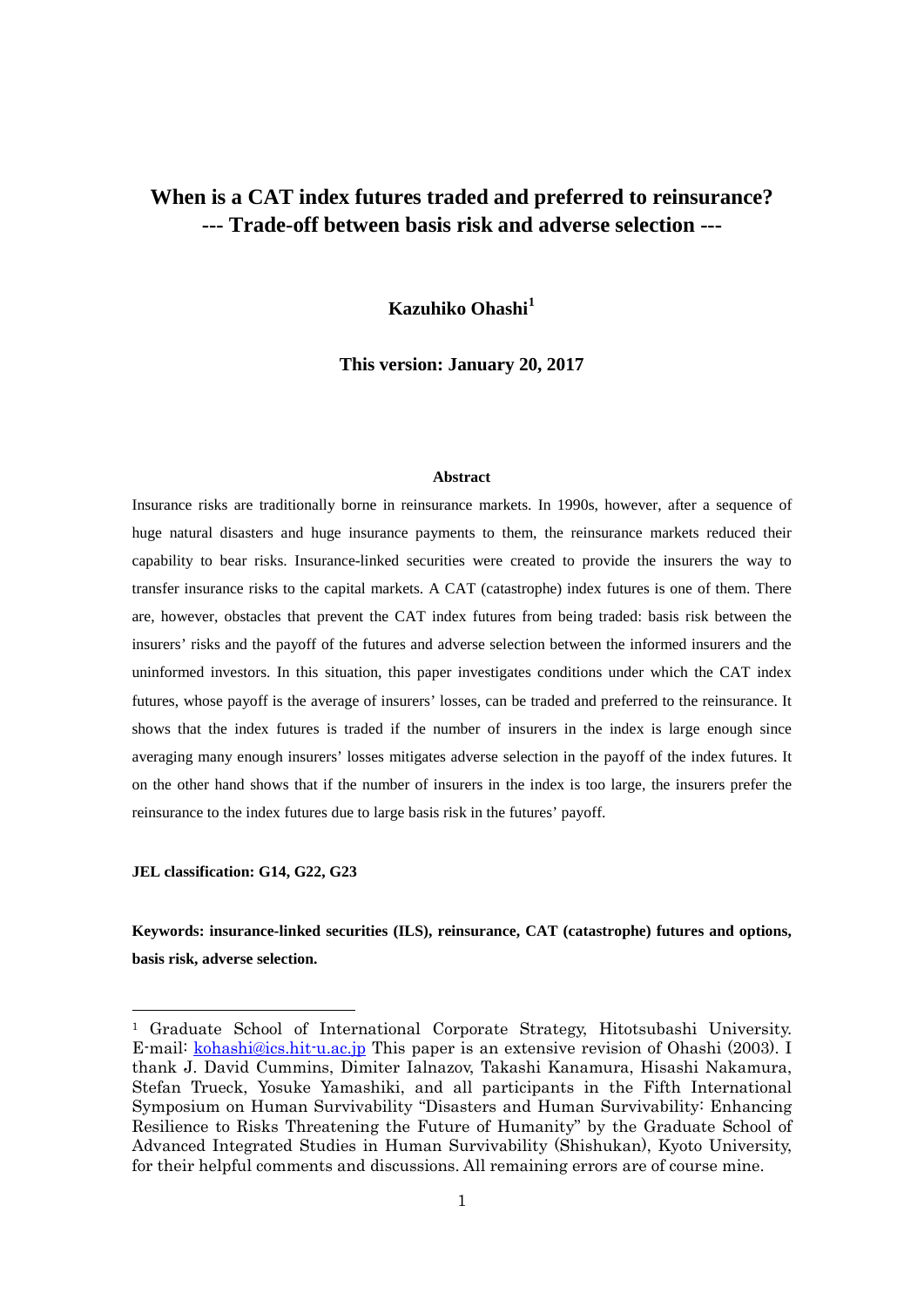#### 1. INTRODUCTION

Insurance risks are traditionally borne in reinsurance markets. That is, after originating insurance contracts and bearing risks of customers, the insurers spread and reallocate such insurance risks among themselves and reinsurers.

In 1990's, however, the capability of the reinsurance markets to bear risks was at stake. A sequence of huge natural disasters, including Hurricane Andrew and Northridge Earthquake, produced huge amount of industry-wide insured losses, more than \$30 billion just for Hurricane Andrew and Northridge Earthquake. There was the need for additional reinsurance capacity. Capital markets, or the non-insurance investors, became the natural target. (Ganapati et. al. (1997))

Then, innovation occurred. Insurance-linked securities (ILS's) were created, which enabled the investors outside the insurance and reinsurance industry to trade the catastrophe insurance risks so that the capital markets could provide additional capacity for bearing the insurance risks. CAT (catastrophe) bonds traded in over the counter (OTC) markets and/or CAT index futures and options traded in organized exchanges are among those ILS's. (Cummins and Barrieu (2013))

Since the mid 1990's, CAT bond markets have grown steadily. The amount of issuance achieved almost \$7.2 billion in 2007 and, though it reduced to \$3 billion in 2008 due to the financial crisis, exceeded \$7.9 billion in 2014. (Guy Carpenter (2015)) Despite the success of CAT bonds, however, interests in CAT index futures and options have been quite limited so far. The CAT futures and options introduced by the Chicago Board of Trade (CBOT) and the Bermuda Commodity Exchange (BCOE) in 1990's failed soon after their launch. In 2000's, the Insurance Futures Exchange (IFEX), the New York Mercantile Exchange (NYMEX), and the Chicago Mercantile Exchange (CME) reintroduced the CAT futures and options, but none is traded in 2016.

What is wrong? Behind such apparent failure of CAT futures and options lie two unavoidable obstacles for securitization of insurance risks; basis risk and adverse selection. Basis risk is the risk that the payoff of a security is not perfectly correlated with the hedger's loss. Hence, by trading an ILS with basis risk, an insurance company has to assume additional risk that is unrelated to its hedging need. On the other hand, adverse selection is the risk that the seller of a security has advantageous private information about the value of the security than the buyer. If the adverse selection problem is too serious, the buyer refrains from trading the security with the seller. Note that all ILS's including CAT bonds and CAT futures/options are subject to these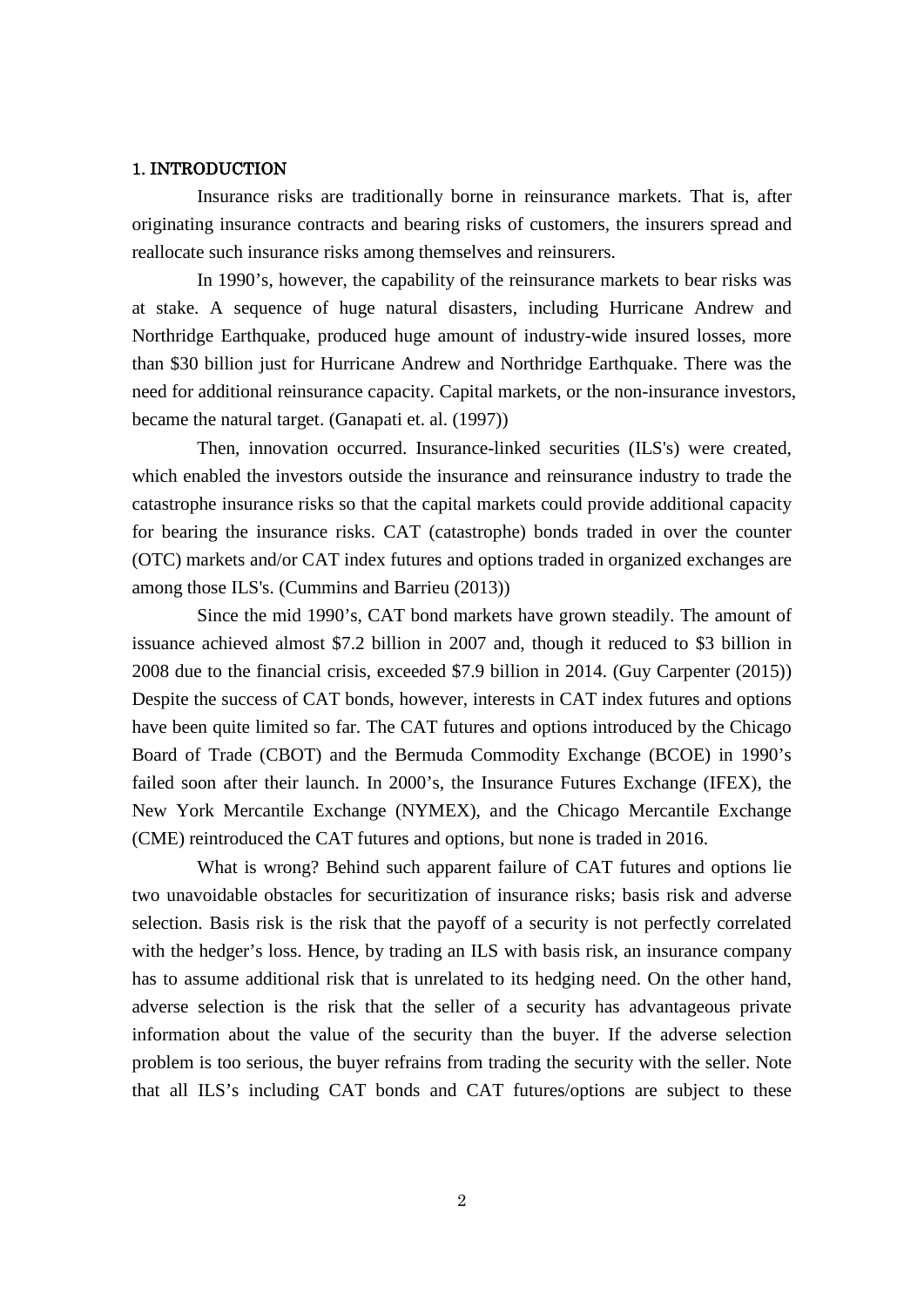problems. Whether their markets take off successfully depends on how well these problems can be mitigated by designing appropriate structure of the securities.<sup>[2](#page-3-0)</sup>

In designing an ILS, its payoff is defined as a function of variables that are related to losses of insurers. Accordingly, the payoff of a CAT index futures/options is determined by a designated index. For example, the CAT futures introduced by CBOT and IFEX used the indexes provided by Property Claims Services (PCS), and the one by CME used the Carvill Hurricane Index. These indexes, however, are designed to reflect either industry-wide insurance losses or a specified physical severity of the event, which is supposed to be related to insurers' losses, but do not exactly represent the individual insurers' losses. From the purpose of risk-reallocation, such design of the indexes limits the hedging effectiveness of the CAT index derivatives for the individual insurers. The risk traded by such index is inevitably different from the risks that the individual insurers wish to hedge. This is basis risk.

Why do the exchanges create derivatives with such basis risk? If the insurers and the investors outside the insurance industry have the same information about the insurance risks, there should be no benefit for creating index derivatives for both sides. Trading each insurer's risk individually avoids the basis risk in trading the index and provides better risk-sharing opportunities. However, this is not the case for insurance risks. Usually, the outside non-insurance investors know little about the risks that the insurance contracts deal with, while the insurers and the reinsurers know them well. Adverse selection problem is prevalent between the insiders and the outsiders of the insurance markets. Trading an index of insurance risks is expected to mitigate such adverse selection and to facilitate the participation of the non-insurance investors in trading. (Kist and Meyers (1999), Major (1999), and Cummins and Barrieu (2013).)

Despite such structural device, the CAT index derivative markets have never been successful. For all contracts, the markets have never taken off. Although this may be partly because of the recovery of capacity of the reinsurance markets, from the theoretical viewpoint, the developments of the CAT index futures/options should be meaningful steps in achieving incremental risk transfer to the capital markets.

Thus, this paper investigates the condition under which the index derivatives, such as the CAT index futures, of the insurance risks can be traded and preferred to the reinsurance contracts. In what follows, we focus on the situation where each insurance

<span id="page-3-0"></span> <sup>2</sup> Cummins and Barrieu (2013) point our moral hazard, instead of adverse selection, as one of the obstacles for securitizing insurance risks. In fact, both adverse selection and moral hazard are important problems in trading/contracting under asymmetric information. In this paper, we focus on adverse selection about insurance risks as a primary problem between insurers and outside investors.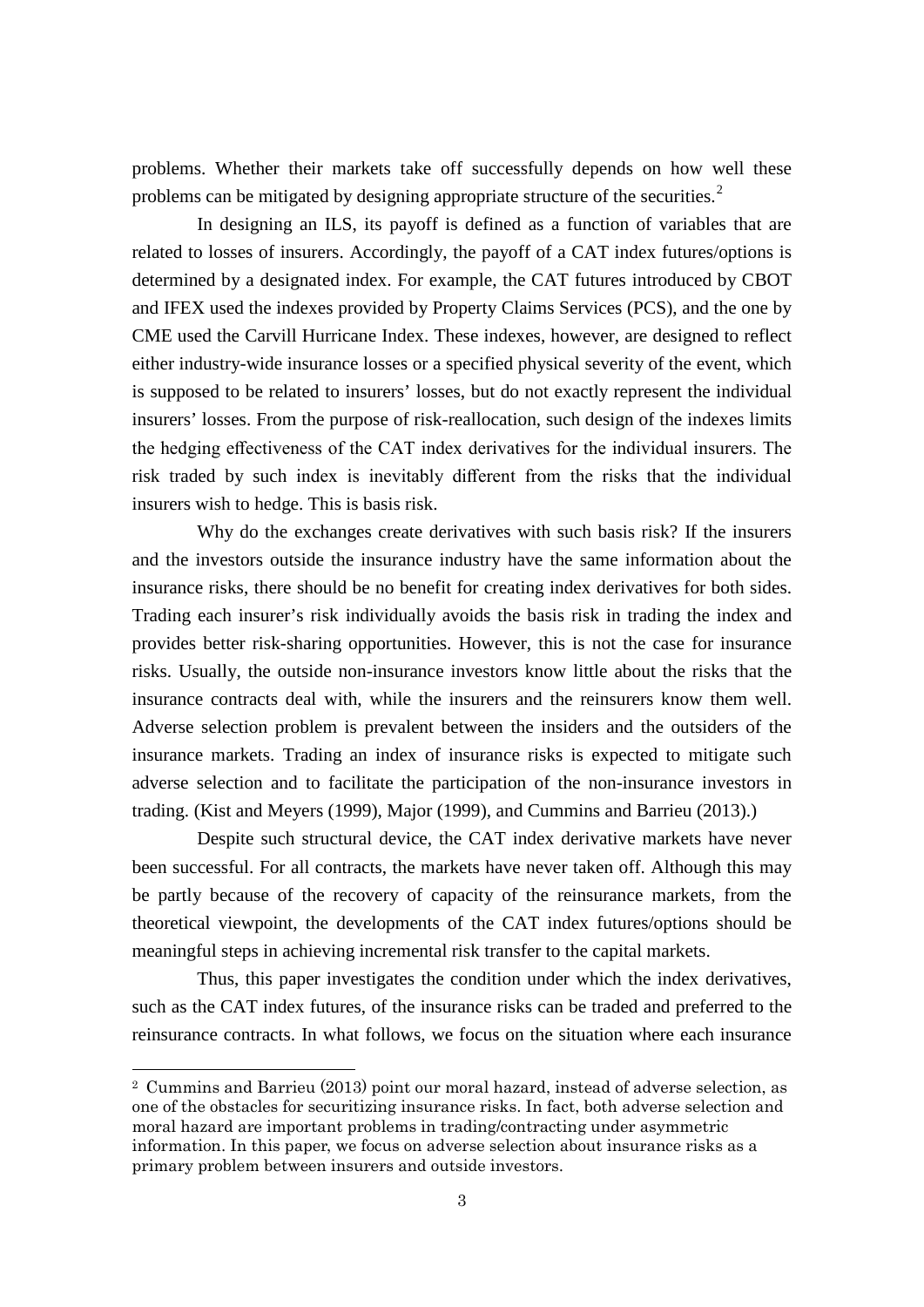risk of each insurer cannot be traded individually with the non-insurance outside investors due to serious adverse selection. (Each insurer knows too precisely about its own insurance risk than the outside investors.) As a way to mitigate such adverse selection problem, we consider an index futures where the index is defined to be the average of the payoffs of insurance risks that the insurers are endowed with.

We formulate a model that describes this situation and first investigate the condition under which averaging the insurers' losses to determine the payoff of an index futures mitigates the adverse selection problem enough so that the index futures can be traded between the informed insurers and the uninformed non-insurance investors. We show that the index futures can be traded if the insurers' trading is more motivated by hedging than information and that this condition is satisfied when the number of insurers, whose losses are included in the index, is large enough. This is because averaging the insurers' risks reduces the adverse selection in the futures' payoff by making the payoff less sensitive to the insurers' private information through diversification.

We then compare the attractiveness of the index futures to the reinsurance from the insurers' viewpoints. Participants in the reinsurance markets are presumably professionals in insurance. They know equally well about the insurance risks that they trade. Adverse selection problem about the insurance risks is small in the reinsurance markets. Thus, we model the reinsurance markets as one representative reinsurer who has the same information as the insurers, but is less risk tolerant than the representative non-insurance investor. (This reflects the fact that the reinsurer's capital is more limited than the investors'.) We consider the idealized reinsurance markets where the insurers and the reinsurer have the symmetric information, trade their risks competitively, and attain the optimal risk allocation. We then investigate the condition under which each insurer ex-ante wishes to trade the index futures rather than the reinsurance contracts. We find that if the number of insurers in the index is too large, the insurers prefer the reinsurance to the index futures. This is because the industry-average of the insurers' losses is inevitably different from the loss of the individual insurer and hence averaging the losses over too many insurers exacerbates the basis risk in the payoff of the index futures.

This paper is related to numerous papers on securitization of catastrophe risk, especially on the effect of basis risk and moral hazard/adverse selection and on the use of CAT instruments and reinsurance. For example, Doherty (1997) argues that managing the tradeoff between basis risk and moral hazard is the key to the success in securitization of catastrophe risk. Doherty and Richter (2002) show that the insurer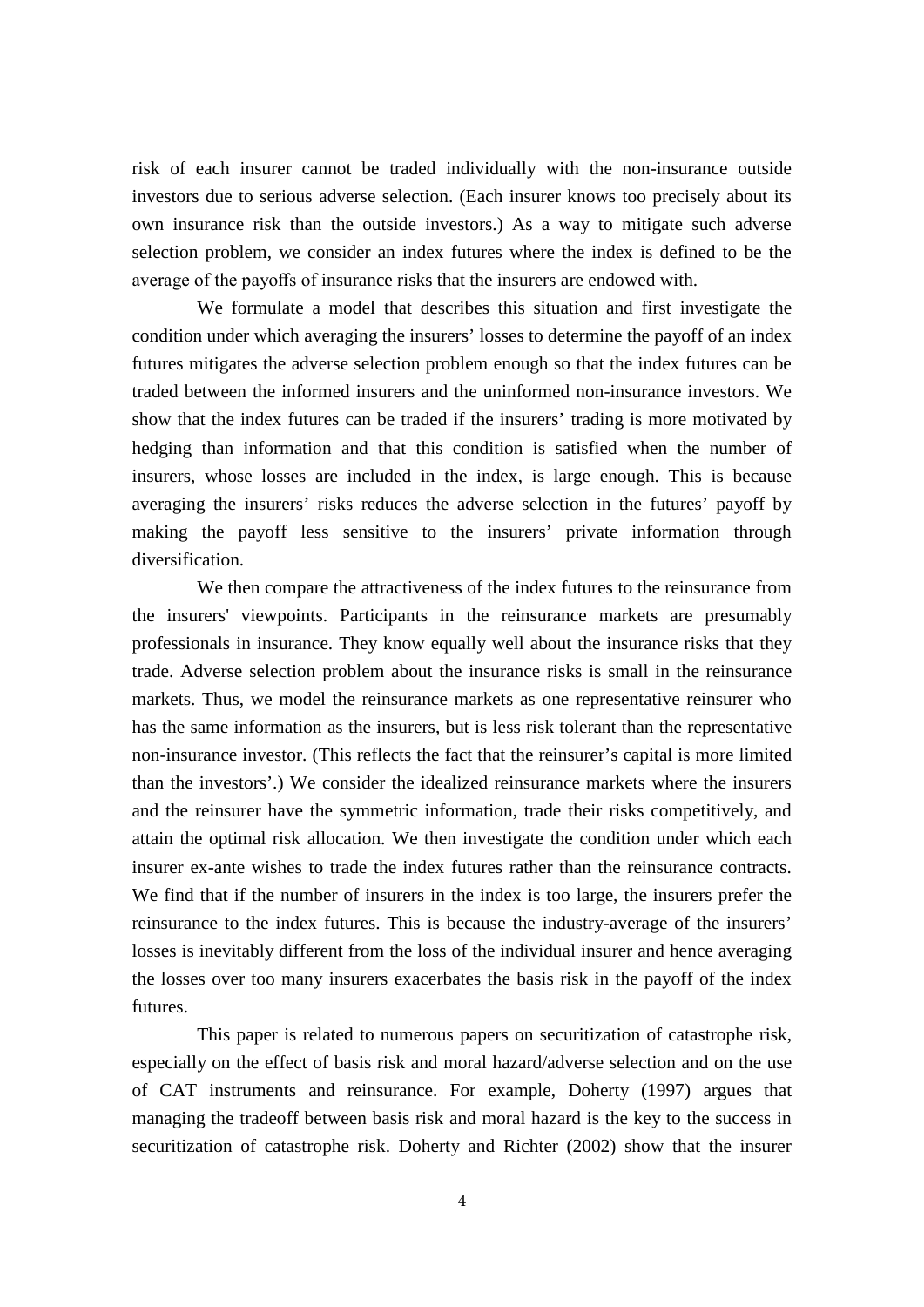should use a combination of CAT index instrument and reinsurance to reduce basis risk. Harrington and Niehaus (1999) empirically find that the basis risk of state-specific CAT index derivatives are effective hedging tools in that their basis risk is not too large for the insurers. Cummins, Lalonde, and Phillips (2004) analyze the effectiveness of CAT index options in hedging hurricane losses for the Florida insurers and find that hedging with a statewide loss index is effective for the large and medium insurers, but not for the small insurers. Barrieu and Louberge (2009) show that a CAT bond can be more popular if it is combined with an option that protects bond buyers against simultaneous drops in stock prices with catastrophe occurrence. Nell and Richter (2004) predict that the CAT instruments substitute reinsurance for large losses due to risk aversion of reinsurers. Subramanian and Wang (2014) show in a signaling model that the lowest risk insurers choose reinsurance while intermediate and high risk insurers choose partial and full securitization and hence that catastrophe risks are securitized by high risk insurers. Gibson, Habib, and Ziegler (2014) investigate an insurer's choice between issuing a CAT bond and using reinsurance when the insurer can subtract information from the investors trading the bond and the reinsurers. They show that when there are many liquidity traders in the bond market or when the insurer's loss is highly uncertain, the cost of issuing a CAT bond becomes too large and reinsurance is preferred by the insurer.

This paper complements the extant literature by analyzing the tradeoff between basis risk and adverse selection in the trade of a CAT index futures between the insurers and the investors and in the insurers' choice between a CAT index futures and reinsurance. Here, basis risk is the difference between the risks that the insurers are exposed to and the payoff of the index futures. Adverse selection is that the insurers are more informed than the investors. Determining the payoff of the CAT index futures as the average of insurers' losses is a device to mitigate the adverse selection because by averaging, the payoff of the futures becomes less sensitive to the individual insurers' private information. This enables the CAT index futures to be traded even under strong adverse selection on the insurers' individual risks, but also exacerbates the basis risk so that reinsurance is preferred to the index futures if averaging is done over too many insurers.

This paper also shares ideas and modelling devices with the papers on financial innovation. For example, the mechanism that averaging payoffs that are subject to private information reduces adverse selection is closely related to that of Subrahmanyam (1991). Strong adverse selection under which each informed insurer's endowment risk cannot be traded with the uninformed investor is described by utilizing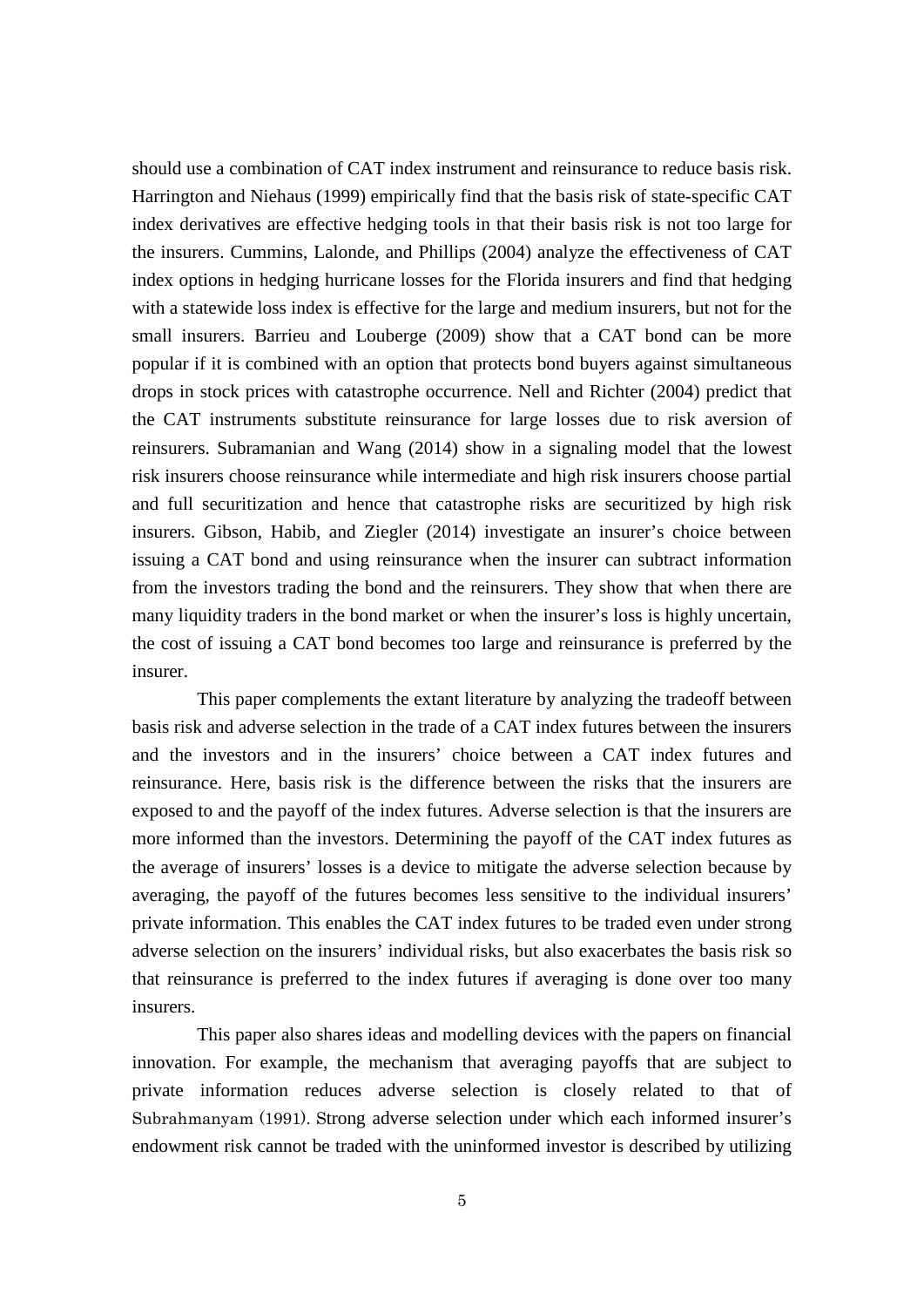the models of Bhattacharya, Reny, and Spiegel (1995), Bhattacharya and Spiegel (1991), Rahi (1996) and Ohashi (1999). Marin and Rahi (1999) are instructive to obtain ex-ante utility level of a negative exponential (CARA) utility function with normally distributed shocks.<sup>[3](#page-6-0)</sup>

The organization of this paper is as follows: In section 2, we formulate the model. In section 3, we show the condition under which each insurer's endowment risk cannot be traded with the outside investors individually due to strong adverse selection. In section 4, we investigate the condition under which the index futures can be traded between the insurers and the investors despite the strong adverse selection. In section 5, we analyze the risk sharing through the reinsurance markets. In section 6, we obtain each insurer's utility when he trades the index futures and when he shares risks through the reinsurance markets. In section 7, we provide several numerical examples. In section 8, we conclude with some remarks on further investigation.

#### 2. THE MODEL

All random variables are defined on a probability space  $(\Omega, \mathcal{F}, P)$ . Throughout we denote by  $Var[y]$  the unconditional variance of random variable  $\chi$ , and by Var[x|η] the conditional variance of x given η. Similarly, Cov[x, ξ] denotes the unconditional covariance between of  $\chi$  and  $\xi$ , and  $Cov[\chi,\xi|\eta]$  denotes their conditional covariance given η..

There are  $N + 2$  agents, with von Neumann-Morgenstern utility functions displaying constant absolute risk aversion. We refer to the first N agents insurers and assume that each insurer  $n (n = 1, ..., N)$  has an asset, as an insurance contract, which yields a stochastic payoff  $z_n$  at the terminal date. The  $N + 1$ st agent is an aggregated reinsurer who provides reinsurance for the insurers. The  $N + 2nd$  agent is an aggregated outside investor who represents the non-insurance investors in the capital markets as a whole.

There are three dates in the economy. At the ex-ante stage, date 0, the insurers decide which contract and with whom they trade at date 1; an index futures with the outside investors or reinsurance contracts with the reinsurer. At the interim stage, date 1, the insurers and the reinsurer receive some private information signals about the payoffs of the insurance risks, while the outside investors receives no signal. Right after the information signal is received, the insurers trade either an index futures with the

<span id="page-6-0"></span> <sup>3</sup> For more about the literature on financial innovation, see e.g., Allen and Gale (1994), DeMarzo and Duffie (1999), and Duffie and Rahi (1995).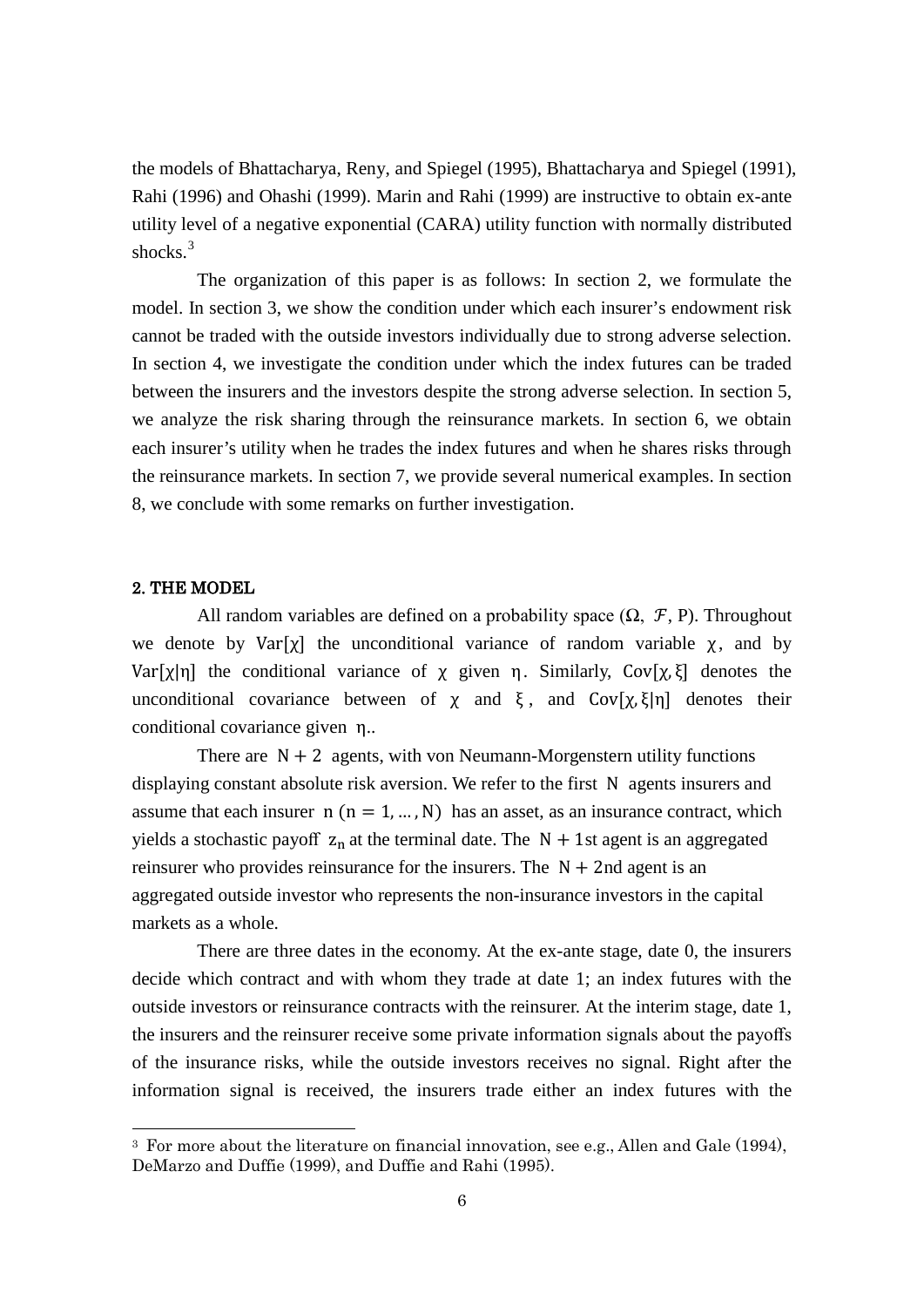uninformed outside investor, or reinsurance contracts with the reinsurer, as they planned at date 0. At the final stage, date 2, payoffs are realized and all signals become public.

More precisely, the insurer  $n (n = 1, ..., N)$  has the utility function E[ $-exp(-\frac{1}{\gamma_1}W)$ ] over the consumption W at date 2, is endowed with an asset that has a payoff  $z_n$  at date 2, and receives a vector S of information signals at date 1. The reinsurer has the utility function  $E[-exp(-\frac{1}{\gamma_R}W)]$  over the consumption W at date 2, receives the same vector S of information signals that the insurers do at date 1, but has no endowment. The outside investor has the utility function  $E[-exp(-\frac{1}{\gamma_u}W)]$  over the consumption W at date 2, but has neither endowment of an asset nor an information signal.

For tractability, we assume that  $z_n$  is given by a product of two random variables  $x_n$  and  $e_n$ , namely  $z_n = x_ne_n$ , where  $x_n$  represents the per unit payoff of the n's insurance risk and  $e_n$  represents the size, in terms of units, of the n's insurance risk. We also assume that  $x_n = x_c + \varepsilon_n$  where  $x_c$  is a common market-wide risk and  $\varepsilon_n$  is the insurer n's individual insurance risk.

For each n, denote by  $s_n$  a signal on  $\varepsilon_n$ . Define  $e \equiv [e_1, ..., e_N]^T$ ,  $\varepsilon \equiv$  $[\epsilon_1, ..., \epsilon_N]^T$ ,  $x \equiv [x_1, ..., x_N]^T$ , and  $s \equiv [s_1, ..., s_N]^T$ . The vector of information signals S that the insurers and the reinsurer receives at date 1 is given by  $S \equiv (s^{\dagger}, e^{\dagger})^{\dagger}$ .

All underlying random variables are normally distributed with 0 means, and are independent except that for each n,  $Cov[\epsilon_n, s_n] = \rho (\rho \neq 0)$ . We assume that Var[e<sub>n</sub>] is the same for all n, that Var[ $\epsilon_n$ ] is the same for all n, and that Var[ $s_n$ ] is the same for all n.

There are two kinds of possible contracts that the insurers choose to trade. One is an index futures contract with a payoff  $F = \frac{1}{N} \sum_{n=1}^{N} x_n$ . The other is reinsurance contracts with payoffs  $x \equiv [x_1, ..., x_N]^\top$ . The insurers decide collectively whether they trade the index futures or the reinsurance contracts. In the former case, the insurers share their endowment risks with the uninformed non-insurance investor in the capital markets through trading the index futures. In the latter case, the insurers share their endowment risks with the equally informed reinsurer through the reinsurance markets.

Note that although the investor in the capital markets is less informed than the insurers and the reinsurer, typically the capital markets are much larger than the reinsurance markets in its size. Thus, with symmetric information, the aggregate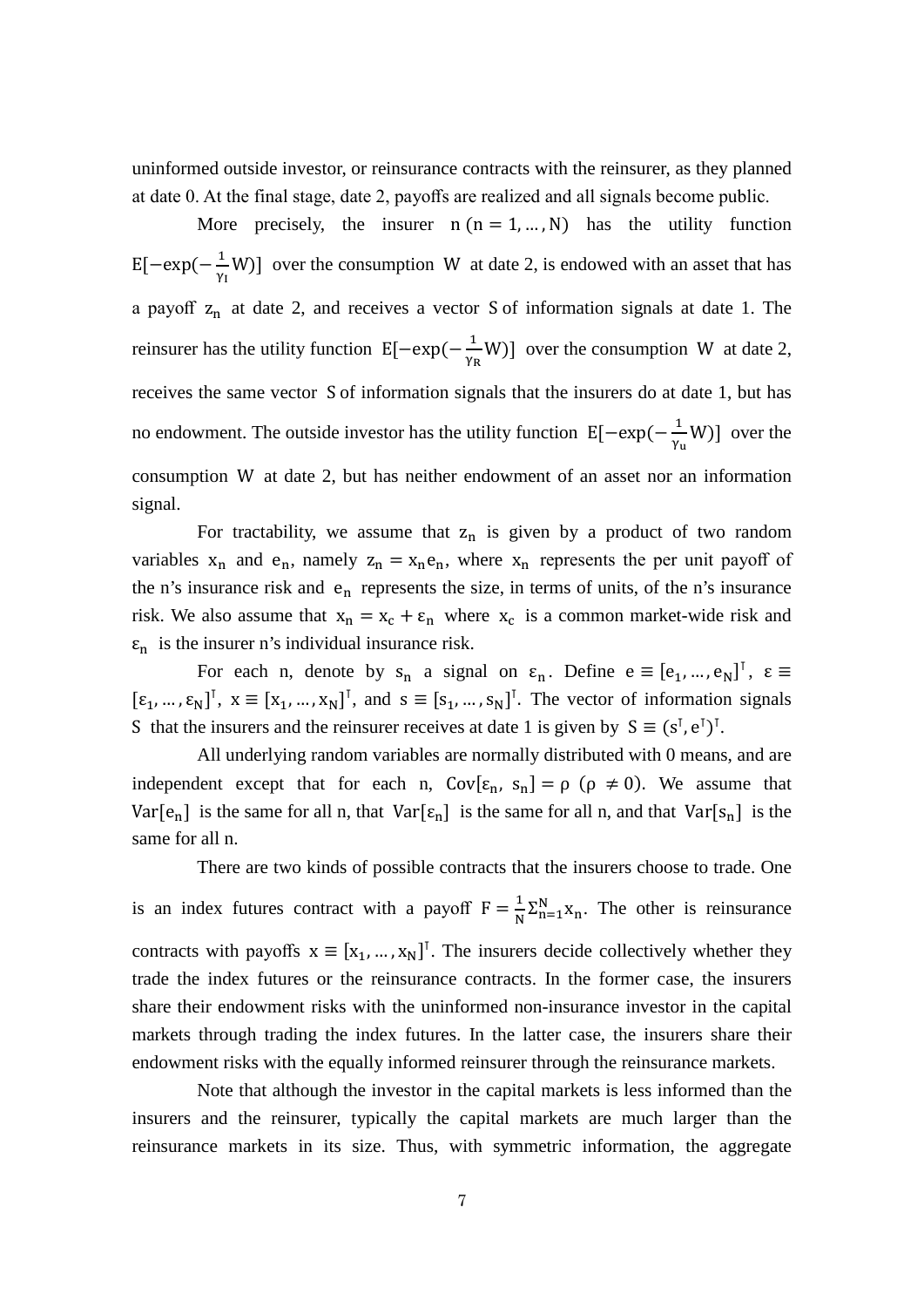investor of the larger capital markets would be more risk tolerant than the reinsurer in the smaller reinsurance markets, which suggests that  $\gamma_{\text{u}} \ge \gamma_{\text{R}}$ .

## **3. THE CONDITION FOR NO-TRADE OF INDIVIDUAL INSURANCE RISKS BY STRONG ADVERSE SELECTION**

We will investigate the case where the insurers trade the index futures with the outside investor in the capital markets. We would like to clarify the condition under which bundling the insurers' endowment risks into an index futures facilitates risk sharing between the insurers and the outside investor.

Note that if the insurers and the outside investor have the same information about the risks that they trade, there is no benefit for creating an index futures for both sides. Trading each insurer's endowment risk separately provides better opportunities for risk sharing.

However, this is not the case for typical insurance markets, including CAT insurance. Usually, the outside non-insurance investor knows little about the risks that the insurance contracts deal with, while the insurers know them well. Asymmetric information is prevalent between the insiders and the outsider of the insurance markets.

Thus, we focus on the situation where each insurer's endowment risk cannot be traded individually with the outside investor because of strong adverse selection (or because the insurers know too precisely about their endowment risk), but bundling these risks into an index futures (or averaging the insurers' losses to determine the index futures' payoff) mitigates the adverse selection problem so that the index futures can be traded between the insurers and the outside investor.

For this purpose, let us start with the hypothetical case where each insurer n creates an insurance futures contract with the payoff  $x_n$  aiming to trade it with the outside investor. We assume that each insurer does not trade the other insurers' contracts.

Denote by  $\theta_n$  the position that the insurer n takes in the insurance futures that it creates. Each insurer n tries to trade the futures  $x_n$  with the outside investor strategically i.e., taking account of the price impact of his position  $\theta_n$ . Let  $\theta =$  $(\theta_1, ..., \theta_N)^\dagger$ . We assume that the price is given by a linear function

$$
P_n(\theta) = h_n + k\theta_n + l \sum_{m \neq n} \theta_m.
$$
 (1)

The insurer n's date 2 wealth after trading this futures is given by  $W_n = e_n x_n +$  $\theta_n(x_n - P_n(\theta))$ . At date 1, the insurer n solves the following problem to obtain the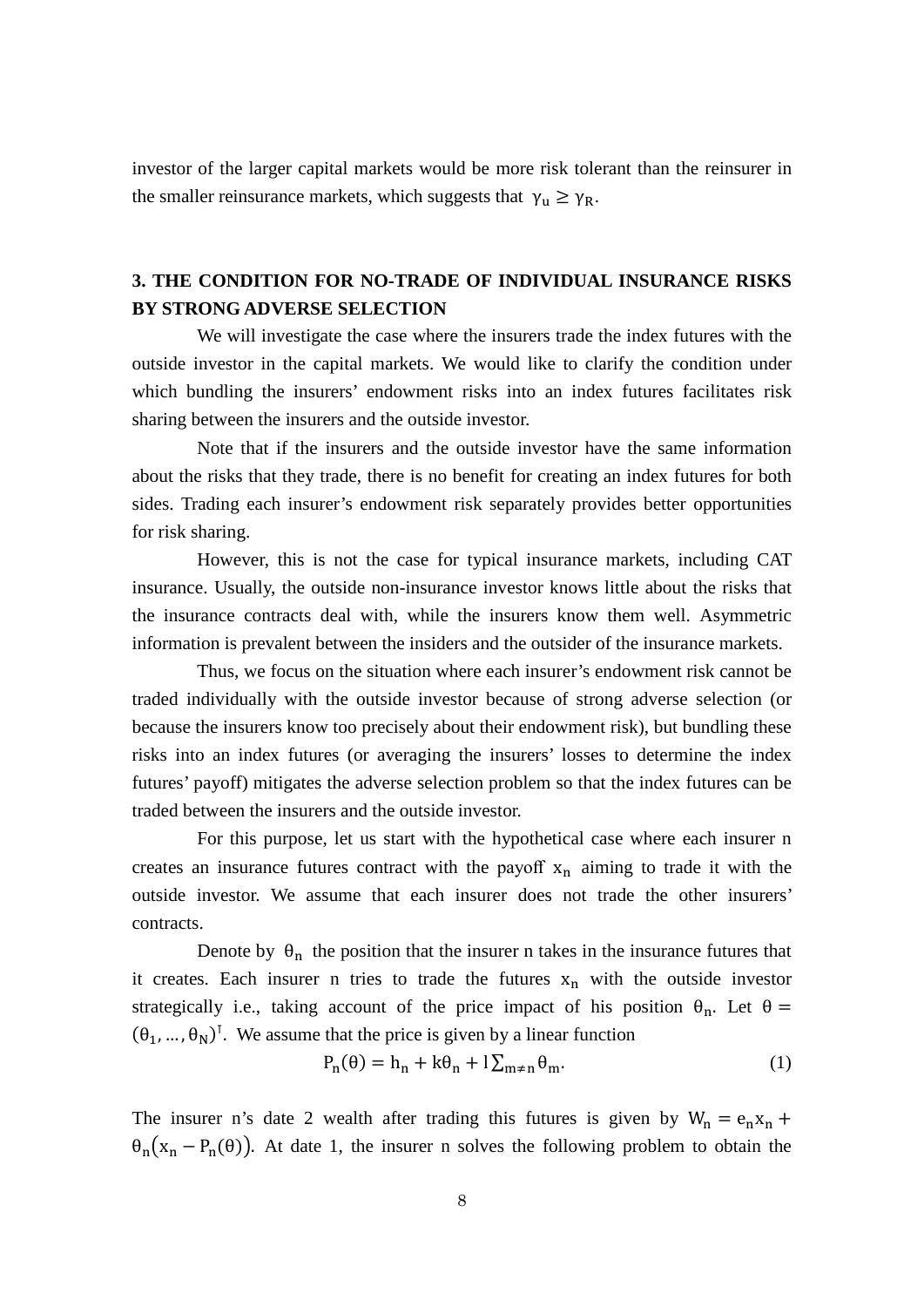optimal position  $θ_n$ :

$$
Max_{\theta_n}E[-\exp(-\frac{1}{\gamma_1}W_n)|S].
$$

Its first order condition is

$$
E[x_n|S] - h_n - 2k\theta_n - l \sum_{m \neq n} \theta_m - \frac{1}{\gamma_1} \{ Var[x_n|S]e_n + Var[x_n|S] \theta_n \} = 0. \tag{2}
$$

and its second order condition is

$$
2k + \frac{1}{\gamma_1} \text{Var}[x_n|S] > 0. \tag{3}
$$

Note that the optimal  $\theta_n$ 's are simultaneously determined. Define  $q_n \equiv$  $E[x_n|S] - \frac{1}{\gamma_I} \text{Var}[x_n|S]e_n, \ Q \equiv (q_1, ..., q_N)^T, \text{and } H \equiv (h_1, ..., h_N)^T.$  Denote by  $I_{N \times N}$ the N  $\times$  N identity matrix and by  $J_N$  the N  $\times$  N matrix whose elements are all 1. Then, if the second order conditions are satisfied for all n, then the vector of the insurers' optimal positions  $\theta = (\theta_1, ..., \theta_N)^T$  is given by

$$
\theta = \frac{1}{2k + \frac{1}{\gamma_I} \text{Var}[x_n|S] - 1} \{ I_N - \frac{1}{2k + \frac{1}{\gamma_I} \text{Var}[x_n|S] + (N-1)I} J_N \} (Q - H). \tag{4}
$$

Denote by  $\theta_{un}$  the position that the outside investor u takes in trading the nth futures. Let  $\theta_u = (\theta_{u1}, ..., \theta_{uN})^T$  and  $x = (x_1, ..., x_N)^T$ . The outside investor is assumed to represent a large number of identical investors and hence behaves competitively. He has rational expectations and uses the observed prices to update beliefs about the payoff of the traded securities. Then, the outside investor's date 2 wealth after trading the futures is given by  $W_u = \theta_u^T(x - P(\theta))$  where  $P(\theta) = (P_1(\theta), ..., P_N(\theta))^T$ . At date 1, the outside investor solves the following problem to obtain the optimal position  $\theta_u$ :

$$
Max_{\theta_{u}}E[-exp(-\frac{1}{\gamma_{u}}W_{u})|P(\theta)].
$$

Its first order condition is

$$
E[x|P(\theta)] - P(\theta) - \frac{1}{\gamma_u} \text{Var}[x|P(\theta)]\theta_u = 0. \tag{5}
$$

and its second order condition is

$$
\frac{1}{\gamma_u} \text{Var}[x|P(\theta)] > 0. \tag{6}
$$

This second order condition is satisfied by assumption. Hence, the vector of the outside investor's optimal position is given by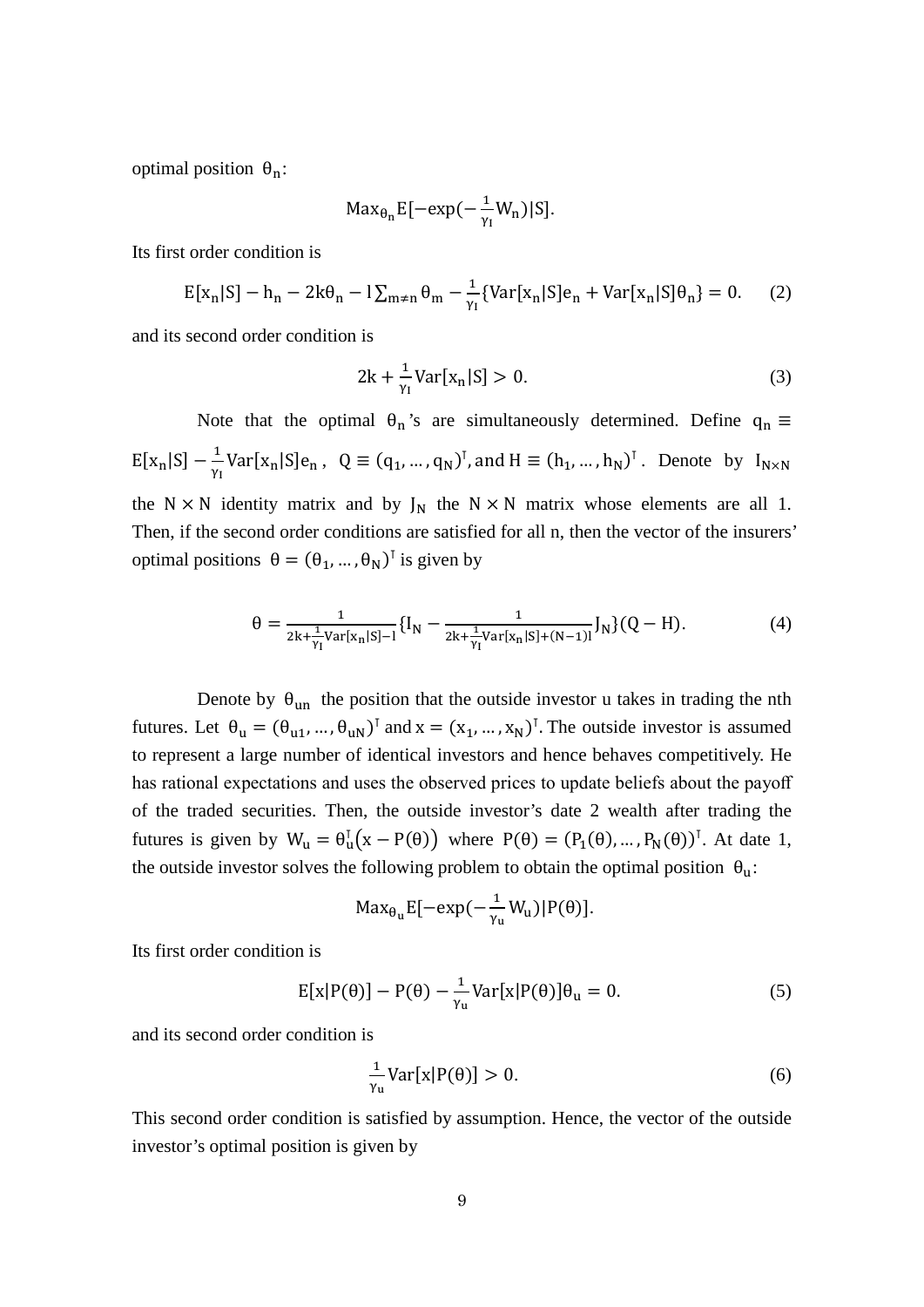$$
\theta_{\mathbf{u}} = \gamma_{\mathbf{u}} \text{Var}[\mathbf{x}|\mathbf{P}(\theta)]^{-1} \{\mathbf{E}[\mathbf{x}|\mathbf{P}(\theta)] - \mathbf{P}(\theta)\}.
$$
 (7)

A linear rational expectation equilibrium is a set  $(P(\cdot), \theta, \theta_{\rm u})$  such that (a)  $P(\cdot)$  is given by (1), (b) agents maximize their utility, and (c) the markets clear, that is  $\theta + \theta_u = 0$ . From the insurers' second order condition (3), we obtain the following condition for the individual insurance risks to be traded separately in the capital markets:

Lemma 1:

An equilibrium exists if and only if

$$
\Lambda \equiv \frac{1}{\gamma_1^2} \text{Var}^2[\mathbf{x}_n | \mathbf{s}_n] \text{Var}[\mathbf{e}_n] - \frac{\text{Cov}^2[\mathbf{\varepsilon}_n, \mathbf{s}_n]}{\text{Var}[\mathbf{s}_n]} > 0. \tag{8}
$$

Lemma 1 shows that if  $\Lambda \leq 0$ , this economy fails to have an equilibrium. The first term of Λ is related to the hedging demand of the informed insurers as indicated by its dependence on the degree of risk tolerance. The second term is related to the informational motive for trading. Thus, an equilibrium exists if the hedging demand (the former) dominates the demand motivated by information (the latter). If this is not the case, the adverse selection problem is so severe that no equilibrium exists. Hence, throughout the rest of this paper, we assume the following:

Assumption 1: 
$$
\Lambda \leq 0
$$
. (9)

That is, we focus on the situation where each insurer n cannot trade his own endowed insurance risk individually with the non-insurance outside investor because of the strong adverse selection between them.

#### **4. THE INDEX FUTURES**

One practical way to mitigate this adverse selection problem is to create an index of the average of the payoffs of the insurers' endowment risks and to create a futures contract whose payoff is determined by this index. (See Ganapati et. al. (1997), Kist and Meyers (1999), and Major (1999).) In this average index, it is expected that by the law of large number, each insurers' specific risks would be diversified away enough, if the number of insurers in the index is large enough. The index would, then, depend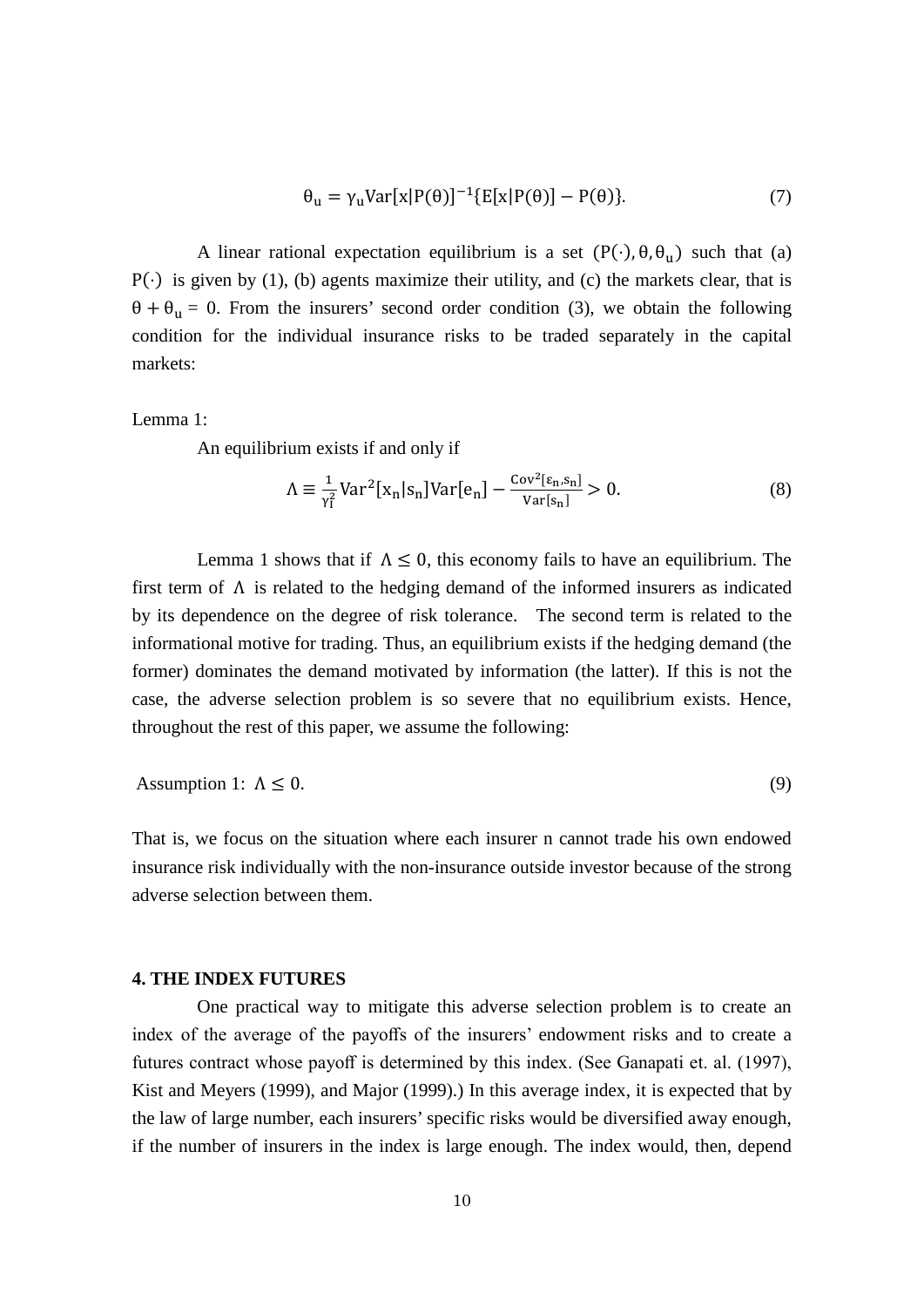largely on the market-wide common risk. Since informational asymmetry is much less for the market-wide common risk than for the insurers' specific risks, the adverse selection for the average index futures is mitigated and much less than that for the individual insurance contracts.

Let  $F = \frac{1}{N} \sum_{n=1}^{N} x_n$  be the payoff of the average index futures where we assume

 $x_n = x_c + \varepsilon_n$  where  $x_c$  is a common market-wide risk and  $\varepsilon_n$  is the insurer n's individual insurance risk. Denote by  $\theta_{F_n}$  the position that the insurer n takes in trading the index futures. Let  $\theta_F \equiv (\theta_{F_1}, ..., \theta_{F_N})^T$ . Each insurer n trades the index futures F strategically with the outside investor i.e., taking account of the price impact of his position  $\theta_{F_n}$ . We assume that the price of the index futures is given by a linear function

$$
P_{\mathcal{F}}(\theta_{\mathcal{F}}) = h_{\mathcal{F}} + k_{\mathcal{F}} \sum_{n=1}^{N} \theta_{F_n}.
$$
\n(10)

The insurer n's date 2 wealth after trading the index futures is given by  $W_{F_n} = e_n x_n +$  $\theta_{F_n}(F - P_F(\theta_F))$ . At date 1, the insurer n solves the following problem to obtain the optimal position  $θ_{F_n}$ :

$$
\text{Max}_{\theta_{F_n}} E[-\exp(-\frac{1}{\gamma_I}W_{F_n})|S].
$$

Its first order condition is

$$
E[F|S] - h_F - 2k_F\{2\theta_{F_n} + \sum_{m \neq n} \theta_m\} - \frac{1}{\gamma_I} \{Cov[F, x_n|S]e_n + Var[F|S]\theta_{F_n}\} = 0.
$$
\n(11)

and its second order condition is

$$
2k_{F} + \frac{1}{\gamma_{I}} \text{Var}[F|S] > 0. \tag{12}
$$

Define 
$$
q_{F_n} \equiv E[F|S] - \frac{1}{\gamma_I} Cov[F, x_n|S]e_n
$$
,  $Q_F \equiv (q_{F_1}, \dots, q_{F_N})^T$ , and

 $H_F \equiv (h_F, ..., h_F)$ <sup>T</sup>. Denote by  $I_{N \times N}$  the  $N \times N$  identity matrix and by  $J_N$  the  $N \times N$ matrix whose elements are all 1. Then, if the second order conditions are satisfied for all n, then the vector of the insurers' optimal positions  $\theta_F = (\theta_{F_1}, ..., \theta_{F_N})^T$  is given by

$$
\Theta_{F} = \frac{1}{k_{F} + \frac{1}{\gamma_{I}} \text{Var}[F|S]} \{I_{N} - \frac{k_{F}}{(N+1)k_{F} + \frac{1}{\gamma_{I}} \text{Var}[F|S]} J_{N} \} (Q_{F} - H_{F}).
$$
(13)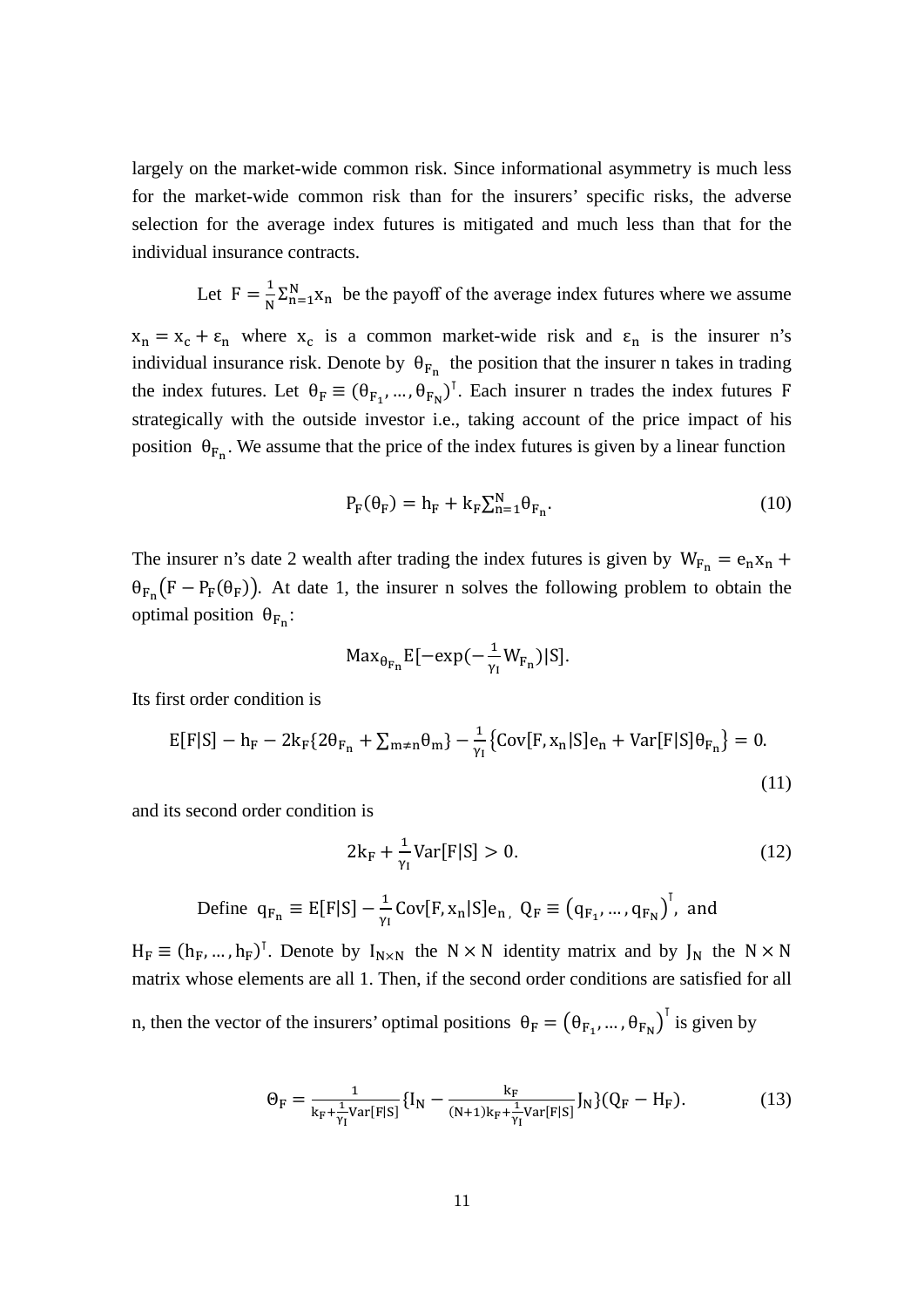Define  $\theta_{FI} \equiv \sum_{n=1}^{N} \theta_{F_n}$ . Then,  $\theta_{FI}$  is the aggregate position in the index futures by the insurers, and

$$
\theta_{FI} = \frac{1}{(N+1)k_{F} + \frac{1}{\gamma_{I}}Var[F|s]} \Big\{ NE[F|S] - \frac{1}{\gamma_{u}}Cov[F, x_{n}|S] \sum_{n=1}^{N} e_{n} - Nh_{F} \Big\}.
$$
 (14)

Denote by  $\theta_{Fu}$  the position that the outside investor u takes in trading the index futures. The outside investor behaves competitively. He has rational expectations and uses the observed price to update beliefs about the payoff of the index futures. Then, the outside investor's date 2 wealth after trading the index futures is given by  $W_{F_u} = \theta_{F_u}^{\dagger}(x - P_F(\theta_F))$ . At date 1, the outside investor solves the following problem to obtain the optimal position  $\theta_{F_{\text{u}}}$ :

$$
\text{Max}_{\theta_{F_u}}E[-\exp(-\frac{1}{\gamma_u}W_{F_u})|P_F(\theta_F)].
$$

Its first order condition is

$$
E[F|P_F(\theta_F)] - P_F(\theta_F) - \frac{1}{\gamma_u} Var[F|P_F(\theta_F)]\theta_{F_u} = 0.
$$
 (15)

and its second order condition is

$$
\frac{1}{\gamma_{\rm u}} \text{Var}[\mathbf{F}|\mathbf{P}_{\rm F}(\theta_{\rm F})] > 0. \tag{16}
$$

This second order condition is satisfied by assumption. Hence, the vector of the outside investor's optimal position is given by

$$
\theta_{\mathrm{F}_{\mathrm{u}}} = \gamma_{\mathrm{u}} \mathrm{Var}[\mathrm{F}|\mathrm{P}_{\mathrm{F}}(\theta_{\mathrm{F}})]^{-1} \{\mathrm{E}[\mathrm{F}|\mathrm{P}_{\mathrm{F}}(\theta_{\mathrm{F}})] - \mathrm{P}_{\mathrm{F}}(\theta_{\mathrm{F}})\}.
$$
\n(17)

A linear rational expectation equilibrium is a set  $(P_F(\cdot), \theta_F, \theta_{F_u})$  such that (a)  $P_F(\cdot)$  is given by (10), (b) agents maximize their utility, and (c) the markets clear, that is  $\theta_{FI} + \theta_{F_{II}} = 0$ . From the insurers' second order condition (12), we obtain the following condition for the index futures to be traded:

Lemma 2:

An equilibrium exists for the index futures market if and only if

$$
\Lambda_{\rm F} \equiv \frac{1}{\gamma_{\rm I}^2} \{ (N-1) \text{Var}[\mathbf{x}_{\rm c}] + \text{Var}[\mathbf{x}_{\rm n} | \mathbf{s}_{\rm n}] \}^2 \text{Var}[\mathbf{e}_{\rm n}] - \frac{\text{Cov}^2[\mathbf{\varepsilon}_{\rm n}, \mathbf{s}_{\rm n}]}{\text{Var}[\mathbf{s}_{\rm n}]} > 0. \tag{18}
$$

Similarly to lemma 1, the first term of  $\Lambda_F$  is related to the hedging demand of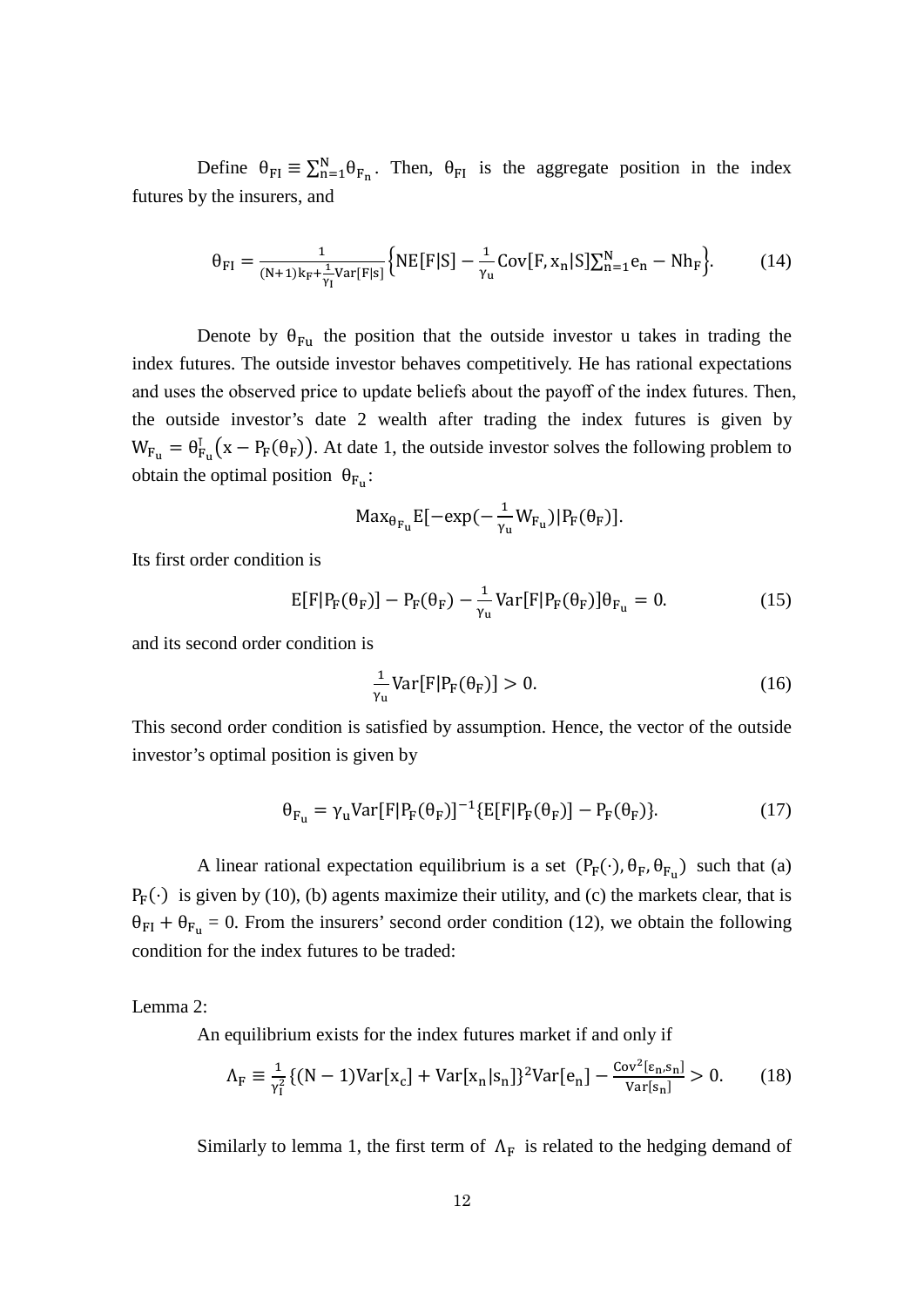the informed insurers for the index futures and the second term is related to the informational motive for trading. An equilibrium exists if the former dominates the latter. Comparing this lemma with lemma 1, we now obtain the following result:

Proposition 1:

Between the insurers and the outside investor, the average index futures is traded, while the individual insurance risks cannot be traded separately, if and only if

$$
\frac{1}{\gamma_1^2} \{ (N-1) \text{Var}[x_c] + \text{Var}[x_n | s_n] \}^2 \text{Var}[e_n] > \frac{\text{Cov}^2[\varepsilon_n, s_n]}{\text{Var}[s_n]} > \frac{1}{\gamma_1^2} \text{Var}^2[x_n | s_n] \text{Var}[e_n].\tag{19}
$$

Hence, there is a case where creating an index futures whose payoff is the average of the insurers endowment risks mitigates the adverse selection enough for the index futures to be traded, although each insurer's individual insurance risk cannot be trade with the uninformed outside investor due to strong adverse selection.

Observe that if  $N = 1$ , the condition  $\Lambda_F > 0$  is equivalent to  $\Lambda > 0$ . Observe also that the larger N is, the weaker the restriction  $\Lambda_F > 0$  is. Thus, the futures of each insurer's individual risk is a special case of the average index futures, and as the number of the insurers in the average index increases, the index futures is more likely to be traded.

Proposition 1 also shows that for the mitigation of adverse selection by average-indexing to work, it is necessary that  $Var[x_c] > 0$  i.e., a part of the insurer's endowment risk  $x_n$  should depend on the non-informational common market-wide risk  $x_c$ . This occurs because the payoff of the index futures is  $F = \frac{1}{N} \sum_{n=1}^{N} x_n = \frac{1}{N} \sum_{n=1}^{N} (x_c +$  $\varepsilon_n$ ) =  $x_c + \frac{1}{N} \sum_{n=1}^{N} \varepsilon_n$  and hence averaging the payoffs  $x_n$ 's reduces the ratio of risks 1  $\frac{1}{N} \sum_{n=1}^{N} \varepsilon_n$  subject to asymmetric information in the total payoff F (in terms of variance) only if  $Var[x_c] > 0$ . Consequently, if the payoffs of insurance risks that the insurers are endowed are independent (i.e.,  $Var[x_c] = 0$  in this setup), averaging is useless to mitigate the adverse selection problem. Furthermore, this proposition implies that the larger (in terms of their variances) the portion of the non-informational common part  $x_c$ in the payoffs  $x_n$ 's is, the more effective the averaging is for mitigating the adverse selection.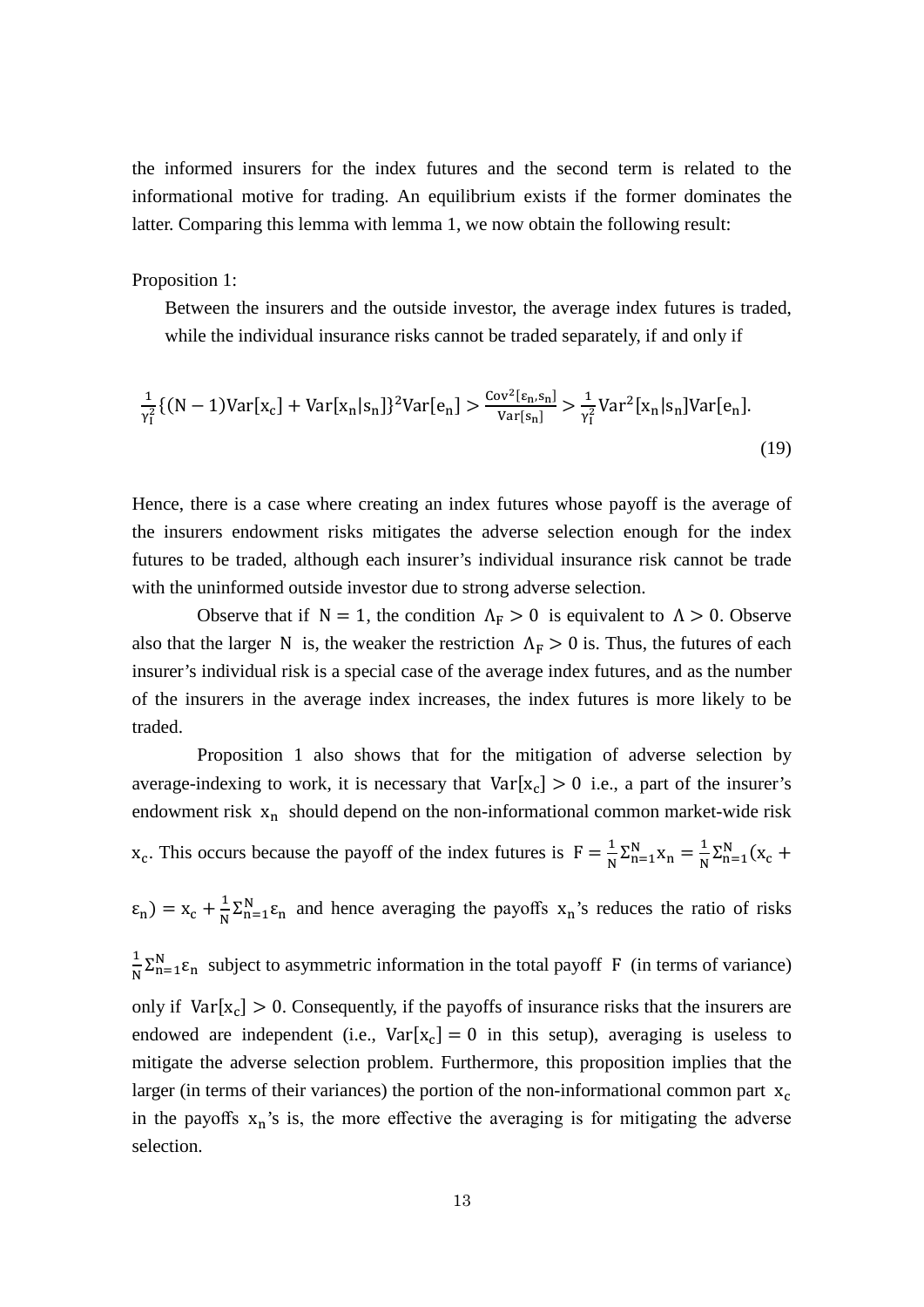#### **5. THE REINSURANCE MARKETS**

Participants in the reinsurance markets are presumably professionals in insurance. They know equally well about insurance risks that they trade. At least, asymmetric information is much less among insurers and reinsurers than among insurers and non-insurance outside investors in the capital markets. Adverse selection problem about insurance risks is small in the reinsurance markets. However, the size of the reinsurance markets is much smaller than that of the capital markets. This limits the capacity of the reinsurance markets to bear the insurance risks, especially those associated with large natural disasters.

Motivated by this observation, we model the reinsurance markets as one representative reinsurer who has the same information as the insurers, but is less risk tolerant than the representative non-insurance outside investor. We consider the idealized reinsurance markets where the insurers and the reinsurer have the symmetric information, trade their risks competitively, and attain the optimal risk allocation.

In this idealized reinsurance markets, the insurance risks  $x = (x_1, ..., x_N)^\top$  of the insurers are traded. Denote by the  $\theta_{R_n} = (\theta_{R_n1}, ..., \theta_{R_nN})^T$  the position that the insurer n takes in the reinsurance markets. Each insurer n trades the reinsurance contract with payoff  $x_n$  competitively. Let  $P_R = (P_{R1}, ..., P_{RN})^T$  be the price of the reinsurance contracts. Then, the date 2 wealth of the insurer n after trading in the reinsurance markets is given by  $W_{R_n} = e_n x_n + \theta_{R_n}^{\dagger} (x - P_R)$ . It is more convenient to use the gross position  $\phi_{R_n} \equiv (\theta_{R_n1}, ..., \theta_{R_nn} + e_n, ..., \theta_{R_nn})^{\dagger}$  for all n. In terms of the gross position, at date 1, the insurer n solves the following problem to obtain the optimal position  $φ_{R_n}$ :

$$
\text{Max}_{\Phi_{R_n}} E[-\exp(-\frac{1}{\gamma_I}W_{R_n})|S].
$$

Its first order condition is

$$
E[x|S] - P_R - \frac{1}{\gamma_I} \text{Var}[x|S] \Phi_n = 0. \tag{20}
$$

and its second order condition is

$$
Var[x|S] > 0. \tag{21}
$$

Since the second order condition is satisfied by assumption, the insurer n's optimal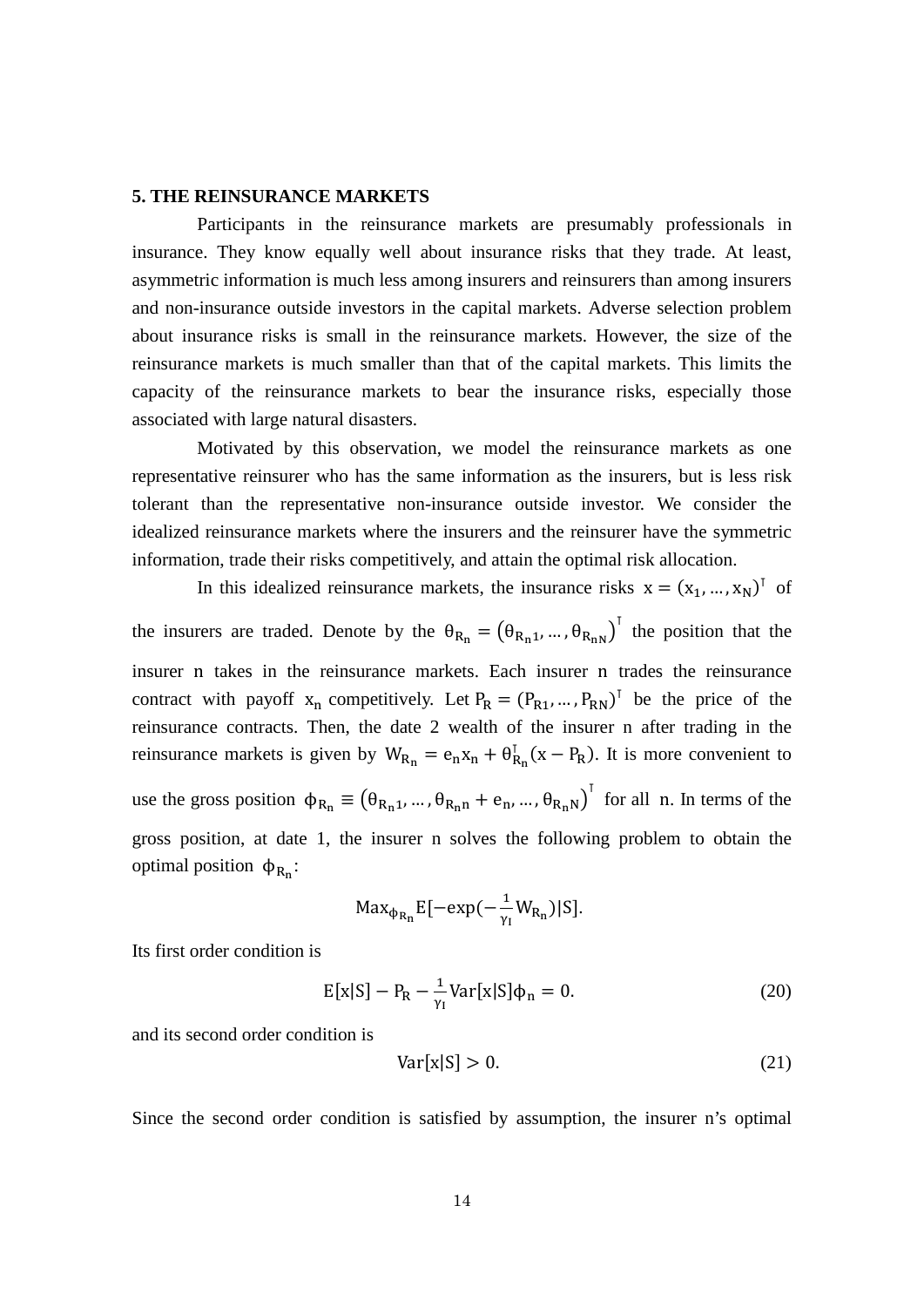gross position  $\phi_{R_n} \equiv (\phi_{R_n1}, ..., \phi_{R_nN})^T$  is given by

$$
\Phi_{\mathbf{R}_{\mathbf{n}}} = \gamma_{\mathbf{I}} \text{Var}[\mathbf{x}|\mathbf{S}]^{-1} \{ \mathbf{E}[\mathbf{x}|\mathbf{S}] - \mathbf{P}_{\mathbf{R}} \}.
$$
\n(23)

Denote by  $\phi_{RE} \equiv (\phi_{RE1}, ..., \phi_{REN})^T$  the position that the representative reinsurer takes. The reinsurer has the same information as the insurers and trades the reinsurance contracts competitively. Then, the reinsurer's date 2 wealth after trading the reinsurance contracts is given by  $W_{RE} = \phi_{RE}^{\dagger}(x - P_R)$ . At date 1, the reinsurer solves the following problem to obtain the optimal position  $\theta_{RE}$ :

$$
Max_{\Phi_{RE}}E[-exp(-\frac{1}{\gamma_{RE}}W_{RE})|S].
$$

Its first order condition is

$$
E[x|S] - P_R - \frac{1}{\gamma_{RE}} \text{Var}[x|S] \Phi_{RE} = 0. \tag{24}
$$

and its second order condition is

$$
Var[x|S] > 0.
$$
\n<sup>(25)</sup>

Since the second order condition is satisfied by assumption, the insurer n's optimal gross position  $\phi_{RE} \equiv (\phi_{RE1}, ..., \phi_{REN})^T$  is given by

$$
\Phi_{\rm RE} = \gamma_{\rm RE} \text{Var}[\mathbf{x}|\mathbf{S}]^{-1} \{ \mathbf{E}[\mathbf{x}|\mathbf{S}] - \mathbf{P}_{\rm R} \}. \tag{26}
$$

Let  $e = \sum_{n=1}^{N} e_n$ . In an equilibrium,  $\sum_{n=1}^{N} \phi_{R_n} + \phi_{RE} = e$ . From this market clearing condition, we obtain the equilibrium price  $P_R$  as follows:

$$
P_R = E[x|S] - \frac{1}{N\gamma_I + \gamma_{RE}} Var[x|S]e.
$$
 (27)

Hence, the investor n's equilibrium gross position is given by

$$
\Phi_{\mathcal{R}_{\mathcal{n}}} = \frac{\gamma_{\mathcal{I}}}{N\gamma_{\mathcal{I}} + \gamma_{\mathcal{R}E}} e
$$
 (28)

and the reinsurer's equilibrium gross position is given by

$$
\Phi_{\rm RE} = \frac{\gamma_{\rm RE}}{N\gamma_{\rm I} + \gamma_{\rm RE}} \,\mathrm{e.}\tag{29}
$$

That is, in an equilibrium in the idealized reinsurance markets, the aggregated insurance risks e is allocated to the market participants according to their risk tolerance.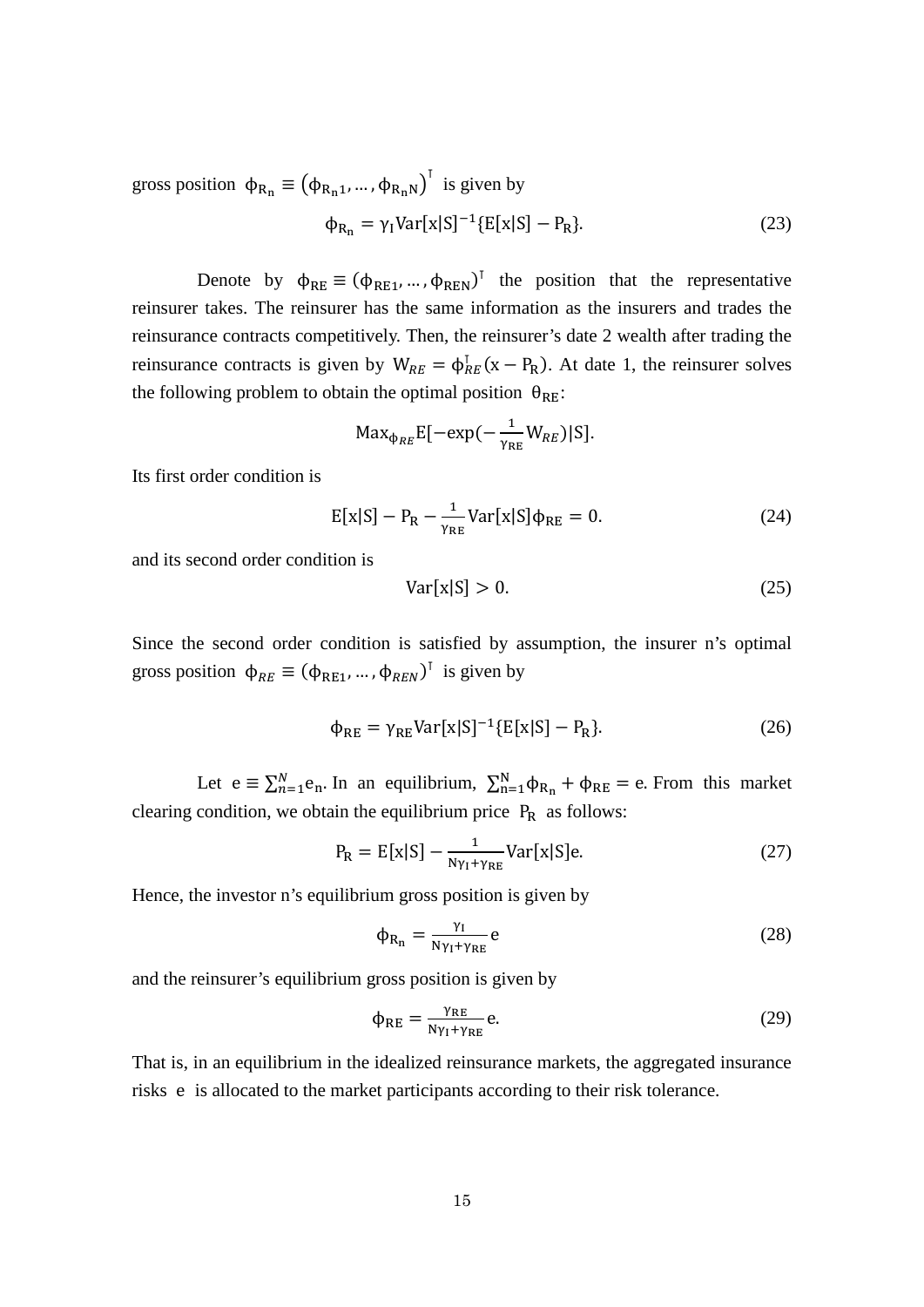## **6. INSURER'S UTILITY IN TRADING THE INDEX FUTURES AND REINSURANCE CONTRACTS**

We assume that the insurers trade either the index futures or the reinsurance contracts, i.e. do not trade both at the same time. Then, we compare the insurer's ex-ante utility levels between when the index futures is traded and when reinsurance contracts are traded to see the cases that the insurers choose to trade the index futures, rather than the reinsurance contracts, in order to share their insurance risks with the non-insurance outside investors i.e., the capital markets.

The insurers' ex-ante utility when they trade the index futures is given as follows:

Lemma 3:

When the index futures is traded, the ex-ante utility of the insurer n is given by

$$
E[u_I\big(W_{F_n}\big)=-|I_3+\frac{2}{\gamma_I}\Sigma_F A_F|^{-1/2}
$$

where

$$
\Sigma_{\rm F} \equiv \begin{bmatrix} Var[s_{\rm n}] & 0 & \alpha_0 Var[s_{\rm n}] \\ 0 & Var[e_{\rm n}] & -\alpha_2 Var[e_{\rm n}] \\ \alpha_0 Var[s_{\rm n}] & -\alpha_2 Var[e_{\rm n}] & Var[\theta_{\rm F_{\rm n}}] \end{bmatrix}
$$

$$
A_F \equiv \begin{bmatrix} 0 & \frac{\text{Cov}[x_n, s_n]}{2\text{Var}[s_n]} & 0\\ \frac{\text{Cov}[x_n, s_n]}{2\text{Var}[s_n]} & \frac{-1}{2\gamma_I} \text{Var}[x_n|s_n] & 0\\ 0 & 0 & \alpha_3 \end{bmatrix}
$$

and

$$
\alpha_0 \equiv \frac{1}{(N+1)k_F + \frac{1}{\gamma_I}Var[F|S]} \cdot \frac{Cov[x_n, s_n]}{Var[s_n]} \cdot \frac{1}{N'}
$$

$$
\alpha_1 \equiv \frac{1}{k_F + \frac{1}{\gamma_I}Var[F|S]} \cdot \frac{1}{(N+1)k_F + \frac{1}{\gamma_I}Var[F|S]} \cdot \frac{1}{\gamma_I}Cov[F, x_n|S]
$$

$$
\alpha_2 \equiv \frac{1}{k_F + \frac{1}{\gamma_I}Var[F|S]} \cdot \frac{Nk_F + \frac{1}{\gamma_I}Var[F|S]}{(N+1)k_F + \frac{1}{\gamma_I}Var[F|S]} \cdot \frac{1}{\gamma_I}Cov[F, x_n|S]
$$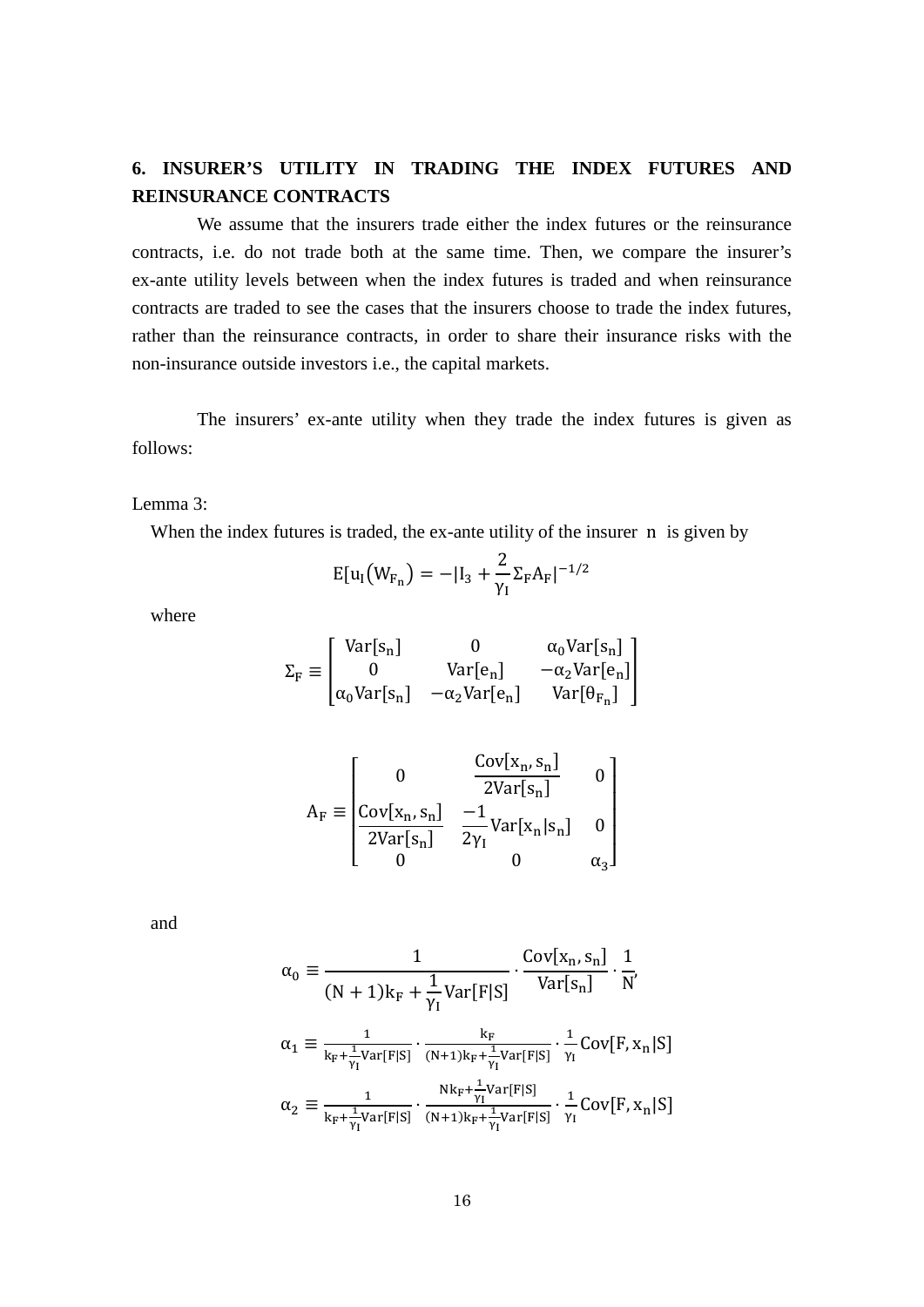$$
\alpha_3 \equiv k_F + \frac{1}{2\gamma_I} \text{Var}[F|S]
$$
  
\n
$$
\theta_n \equiv \alpha_0 \Sigma_{m=1}^N s_m + \alpha_1 \Sigma_{m\neq n}^N e_m - \alpha_2 e_n,
$$
  
\n
$$
\text{Var}[\theta_{F_n}] = \text{N}\alpha_0^2 \text{Var}[s_n] + (\text{N} - 1)\alpha_1^2 \text{Var}[e_n] + \alpha_2^2 \text{Var}[e_n].
$$

Meanwhile, the insurers' ex-ante utility when they trade the reinsurance contracts is given as follows:

Lemma 4:

When the reinsurance contracts are traded, the ex-ante utility of the insurer n is the same as the insurer 1's and is given by

$$
E[u_{I}(W_{R_{n}}) = -|I_{N+1} + \frac{2}{\gamma_{I}} \Sigma_{RE} A_{RE}|^{-1/2}
$$

where

$$
\Sigma_{RE} \equiv \begin{bmatrix} Var[s_1] & 0 & 0 & 0 & 0 \\ 0 & Var[e_1] & 0 & 0 & 0 \\ 0 & 0 & Var[e_2] & 0 & 0 \\ 0 & 0 & 0 & \ddots & 0 \\ 0 & 0 & 0 & 0 & Var[e_N] \end{bmatrix}
$$

$$
A_{RE} \equiv \begin{bmatrix} 0 & \frac{Cov[x_1, s_1]}{2Var[s_1]} & \beta_{1,3} & \dots & \beta_{1,N+1} \\ \frac{Cov[x_1, s_1]}{2Var[s_1]} & \beta_{2,2} & & \\ \beta_{3,1} & & \ddots & \\ & & \vdots & & \ddots \\ \beta_{N+1,1} & & & \beta_{N+1,N+1} \end{bmatrix}
$$

and

$$
\beta_{2,2} = \frac{1}{2\gamma_I} \left[ \{-1 - \frac{2\gamma_I}{N\gamma_I + \gamma_{RE}} + \left( \frac{\gamma_I}{N\gamma_I + \gamma_{RE}} \right)^2 \right\} \text{Var}[x_1 | s_1] + \text{Cov}[x, x_1 | S]^T \text{Var}[x | S]^{-1} \text{Cov}[x, x_1 | S]
$$
  

$$
\beta_{1,n} = \beta_{n,1} = 0
$$
  

$$
\beta_{n,n} = \frac{1}{2\gamma_I} \left( \frac{\gamma_I}{N\gamma_I + \gamma_{RE}} \right)^2 \text{Var}[x_n | s_n] \quad \text{for } n = 3, ..., N + 1.
$$
  

$$
\beta_{2,n} = \beta_{n,2} = \frac{1}{4\gamma_I} \left\{ \frac{-2\gamma_I}{N\gamma_I + \gamma_{RE}} + \left( \frac{\gamma_I}{N\gamma_I + \gamma_{RE}} \right)^2 \right\} \text{Cov}[x_1, x_n | S] \quad \text{for } n = 3, ..., N + 1
$$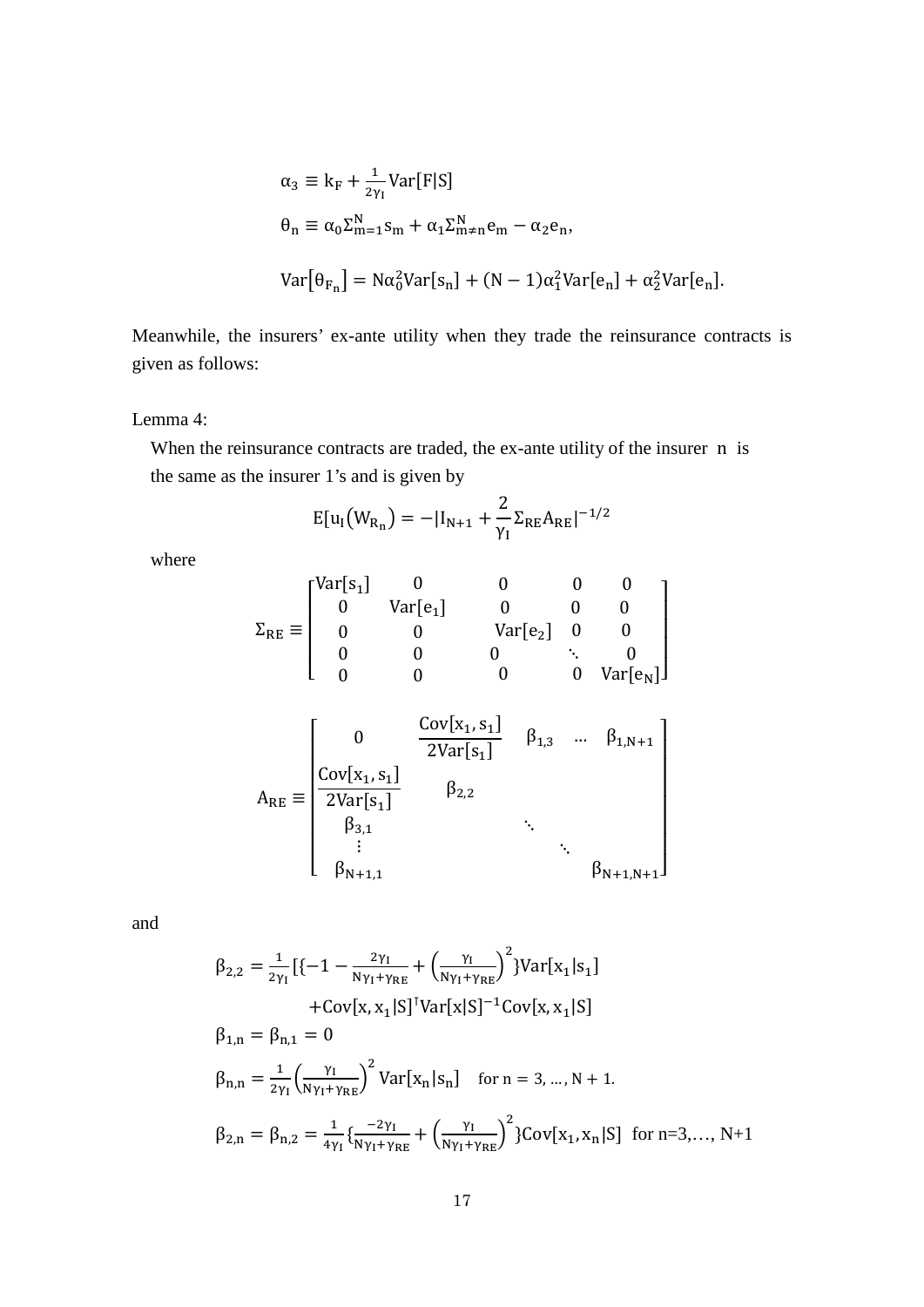$$
\beta_{m,n} = \beta_{n,m} = \frac{1}{4\gamma_I} \left(\frac{\gamma_I}{N\gamma_I + \gamma_{RE}}\right)^2 \text{Cov}[x_1, x_n | S]
$$
  
for m, n = 3,..., N+1, m \ne n

By comparing both utility levels, we find when the insurers choose the index futures.

#### Proposition 2:

1

The insurers wish to trade the index futures rather than the reinsurance contracts, if and only if

$$
E[u_I(W_{F_n})] > E[u_I(W_{R_n})]
$$

where  $E[u_I(W_{F_n})]$  and  $E[u_I(W_{F_n})]$  are given by Lemma 3 and 4, respectively.

#### 7. NUMERICAL EXAMPLES

The following numerical examples describe the situation discussed above. We set  $Var[\epsilon_n] = Var[s_n] = 1$ ,  $Var[e_n] = 5$ ,  $Cov[\epsilon_n, s_n] = 0.6$ ,  $\gamma_i = \gamma_u = 10$ , and  $\gamma_{RE} = 5$ . We also set Var[x<sub>c</sub>] = 1 unless we investigate the effect of varying Var[x<sub>c</sub>]. Note that under these parameter values,  $\Lambda$  in equation (8) is strictly negative. That is,  $\Lambda$  < 0 and each insurer n cannot trade his own endowed insurance risk individually with the non-insurance outside investor because of the strong adverse selection.

Figure 1 shows how the value of  $\Lambda_F$  in equation (18) varies as the number of insurers N varies from 1 to 10. Denote by  $\Lambda_F(N)$  the value of  $\Lambda_F$  when the number of insurers (or the number of the insurers' risks included in the index futures) is N. As we have already discussed after Proposition 1,  $\Lambda_F(1) = \Lambda$ . Hence,  $\Lambda_F(1) < 0$  i.e., the futures cannot be traded due to strong adverse selection when the number of insurers is 1. Note also that  $\Lambda_F(2)$  < 0 i.e., the index futures cannot be traded when the number of insurers is 2, either.<sup>[4](#page-18-0)</sup> In general, however, the larger N is, the less is the adverse selection in trading the index futures because of the diversification of the insurers' specific risks, which makes it easier for the informed insurers to trade the index futures with the uninformed outside investors. Consequently, when N is larger than or equal to 3 in this example,  $\Lambda_F(N) > 0$  and the index futures can be traded between the insurers and the investor.

<span id="page-18-0"></span><sup>&</sup>lt;sup>4</sup> Under the assumed parameter values,  $\Lambda_F(1) = \Lambda = -0.226$  and  $\Lambda_F(2) = -0.012$ .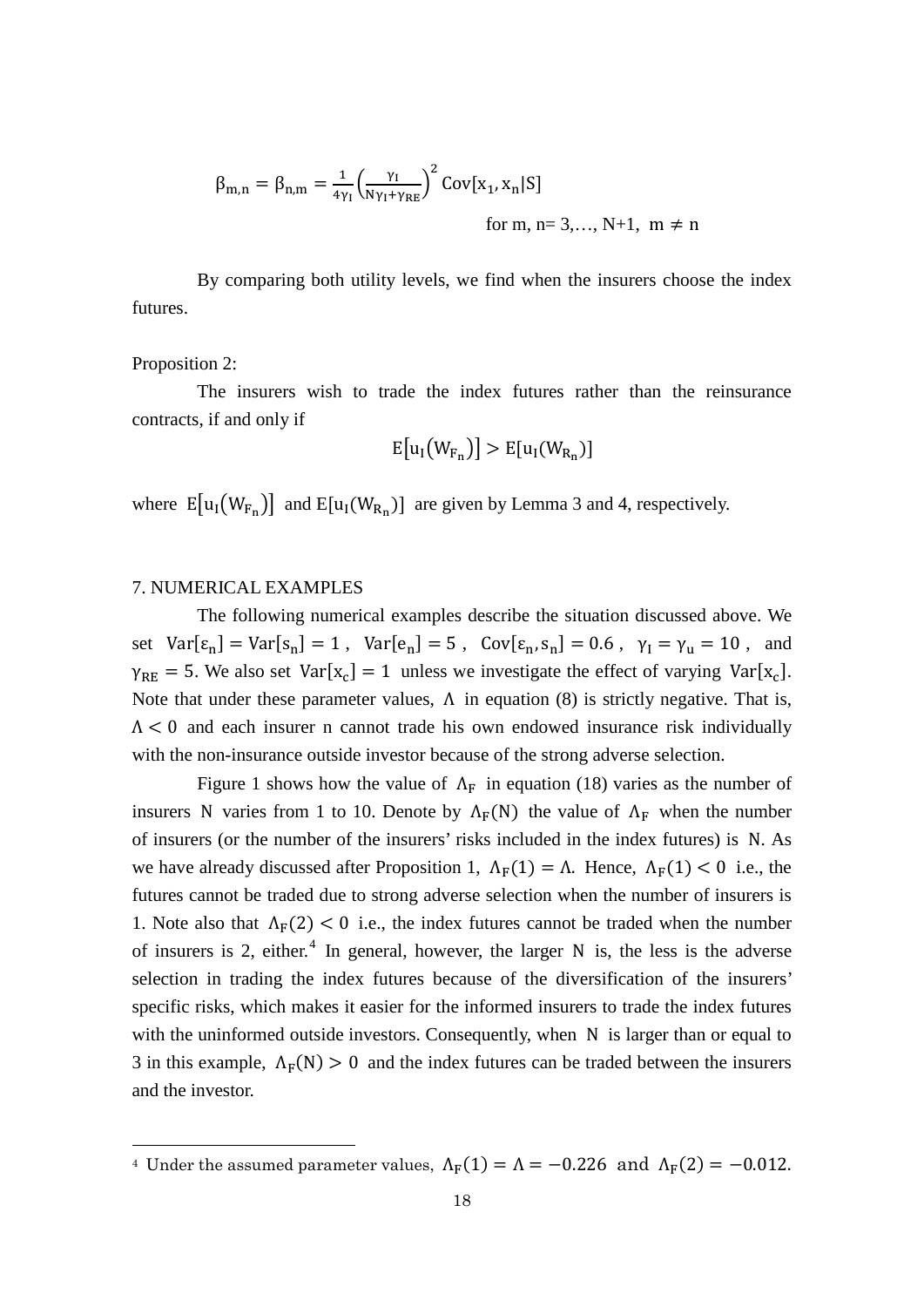

Figure 1: Values of  $\Lambda_F$  when the number of insurers is N.

Proposition 1 also implies that it is necessary that  $Var[x_c] > 0$  for the mitigation of adverse selection by average-indexing to work and that the larger (in terms of their variances) the portion of the non-informational common market-wide risk  $x_c$ in the payoffs  $x_n$ 's is, the more effective the averaging is for mitigating the adverse selection. Figure 2 plots the minimum number  $N_{\text{min}}$  of insurers in the index futures that is necessary for the futures to be traded. The value of  $Var[x_c]$  varies from 0.1 to 1.5. Clearly, N<sub>min</sub> decreases, as Var[x<sub>c</sub>] increases. (N<sub>min</sub> = 21 when Var[x<sub>c</sub>] = 0.1 and  $N_{\text{min}} = 2$  if  $Var[x_c] \ge 1.1$  in this example.)



Figure 2: The minimum number  $N_{\text{min}}$  of insurers needed to make the index futures tradable when the variance of common market-wide risk is  $Var[x_c]$ .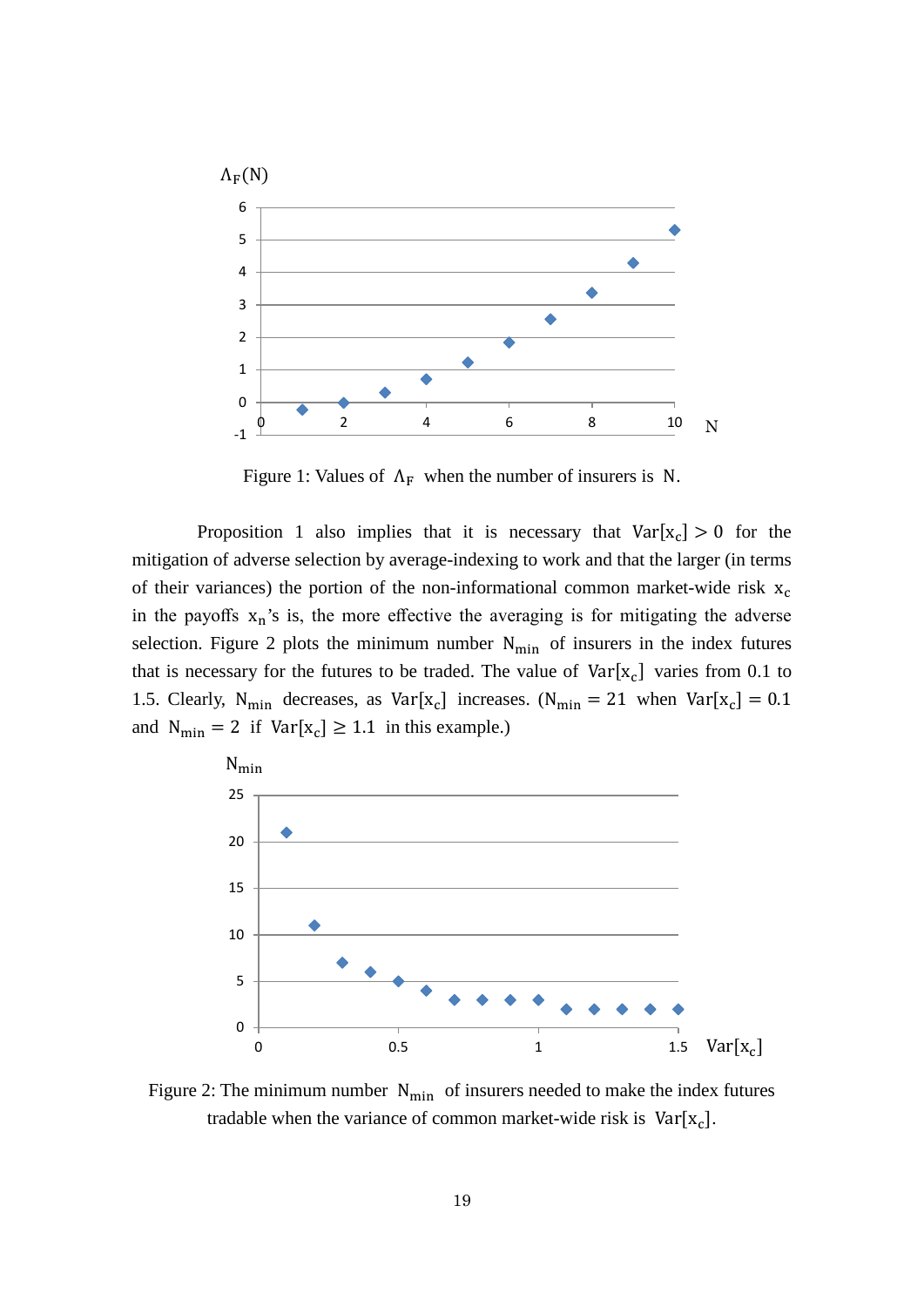Figure 3 compares the insurer n's utility  $E[u_1(W_{F_n})]$  when he trades the index futures and the utility  $E[u_1(W_{R_n})]$  when he shares risks through the reinsurance markets for the different number N of insurers included in the index futures. In general, the larger N is, the less is the adverse selection in trading the index futures because of the reduction of asymmetric information through diversification. This makes it easier for the insurers to trade the index futures with the uninformed outside investors. However, this also increases the basis risks that the insurers face in trading the futures. The benefit of trading the index futures is determined by the trade-off between the decrease of the adverse selection and the increase of the basis risks. In this example, the former is more effective than the latter so that the utility of the insurer increases as N increases.

For the insurers, whether to use the CAT index futures or the reinsurance markets depends on which gives them the better hedging opportunities. Note that we assume that there is neither asymmetric information nor basis risk for the insurers in the reinsurance markets. In this example, despite the adverse selection, the index futures provides better hedging opportunity to the insurers when the number N of the insurers is small because of the larger risk tolerance of the outside investor.<sup>[5](#page-20-0)</sup> As N increases, however, the basis risk of the index futures becomes larger and the reinsurance markets without basis risk becomes more attractive than the index futures to the insurers.



<span id="page-20-0"></span> <sup>5</sup> Note that in this setup, as the number N of the insurers increases, the number of the participants in the futures and reinsurance markets also increases. Since the calculated utility levels are affected by the change of the number of market participants, we need to be careful in interpreting the effects of increasing N. Note also that the insurers behave differently in the futures markets and the reinsurance markets: They trade the index futures strategically while they trade the reinsurance contracts competitively.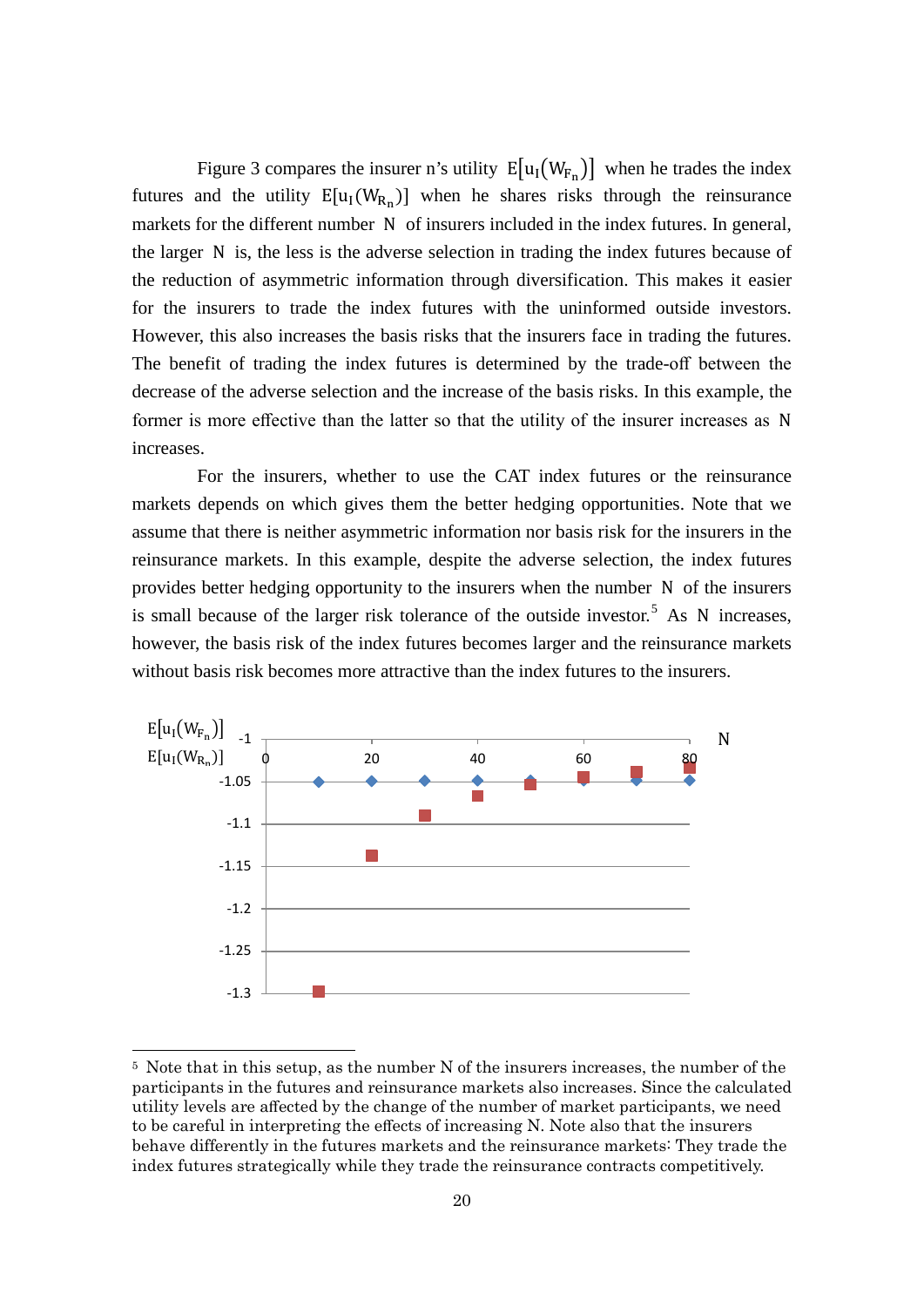Figure 3: Utility levels as N increases where the rhombate dots indicates the utility  $E[u_I(W_{F_n})]$  when he trades the index futures and the square dots indicates the insurer n's utility  $E[u_I(W_{R_n})]$  when he shares risks through the reinsurance markets.

#### **8. CONCLUSION**

We have investigated the conditions under which an average index futures of several insurance risks can be traded in the presence of asymmetric information. We have found that even when each insurer's individual risk cannot be traded due to strong adverse selection, averaging such risks can mitigate the adverse selection enough so that the index futures with the average payoff can be traded, if the number of the risks included in averaging is large enough.

On the other hand, we have also found that averaging may reduce the attractiveness of the index futures due to the increase of basis risk. Consequently, the insurers may prefer sharing risks through reinsurance contracts that have no basis risk rather than trading the index futures, although the risk tolerance of reinsurance markets is much smaller than that of the futures markets. This may be interpreted as a part of the reason why the CAT index futures, with payoff being industry average of insurers' losses, have been so unsuccessful, despite its clear theoretical importance as a new tool to transfer insurance risks to the capital markets under adverse selection.

There are several points worth mentioning for future research interests. First, in the analysis above, we have assumed that each insurer's risk cannot be traded individually with the uninformed outside investor due to strong adverse selection. This assumption implies, however, that CAT bonds that trade insurers' individual insurance risks without basis risk cannot be traded. Thus, CAT index futures should be more likely to be traded than CAT bonds in our setup. Clearly, this does not fit the fact that CAT bonds are much more popular than CAT index futures. To understand the success of CAT bonds, we may need to relax this assumption and compare the effects of basis risk and adverse selection in a broader situation.

Second, we have investigated only the cases where the insurers trade either the index futures with the outside non-insurance investor or the reinsurance contracts with the reinsurer. Furthermore, the reinsurance markets are idealized in that the insurers and the reinsurer can trade all reinsurance contracts without friction. Examining the case where the insurers can trade only the limited kinds of reinsurance contracts is a possible extension of the analysis.

Finally, though we have just compared the use of the capital markets and that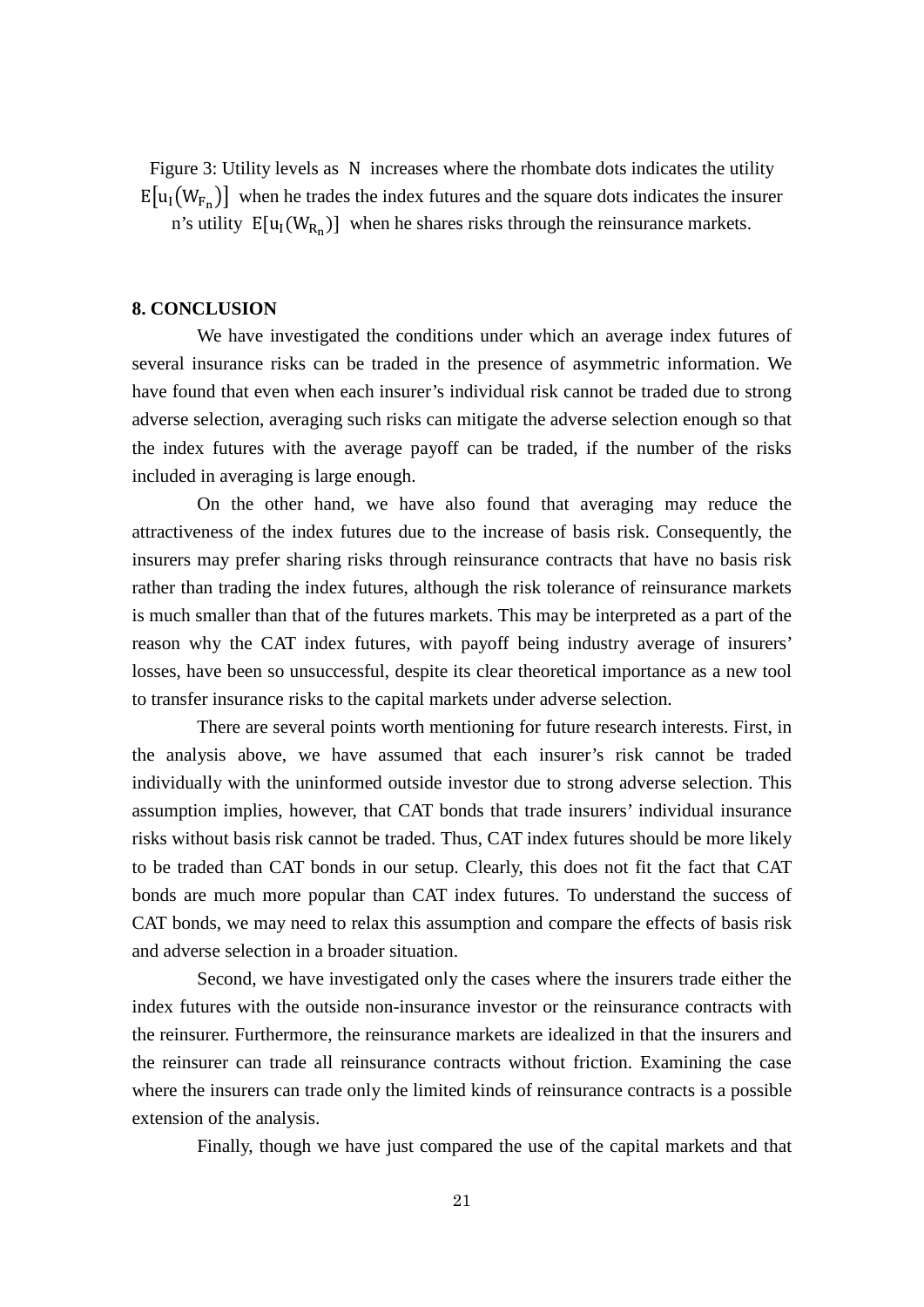of the reinsurance markets from the insurers' viewpoint, they indeed interact with each other. Allowing the reinsurer to trade both the reinsurance contracts and the index futures at the same time may clarify the role of the reinsurer as an intermediary of the insurance risks among several markets. This is an immediate task in further research.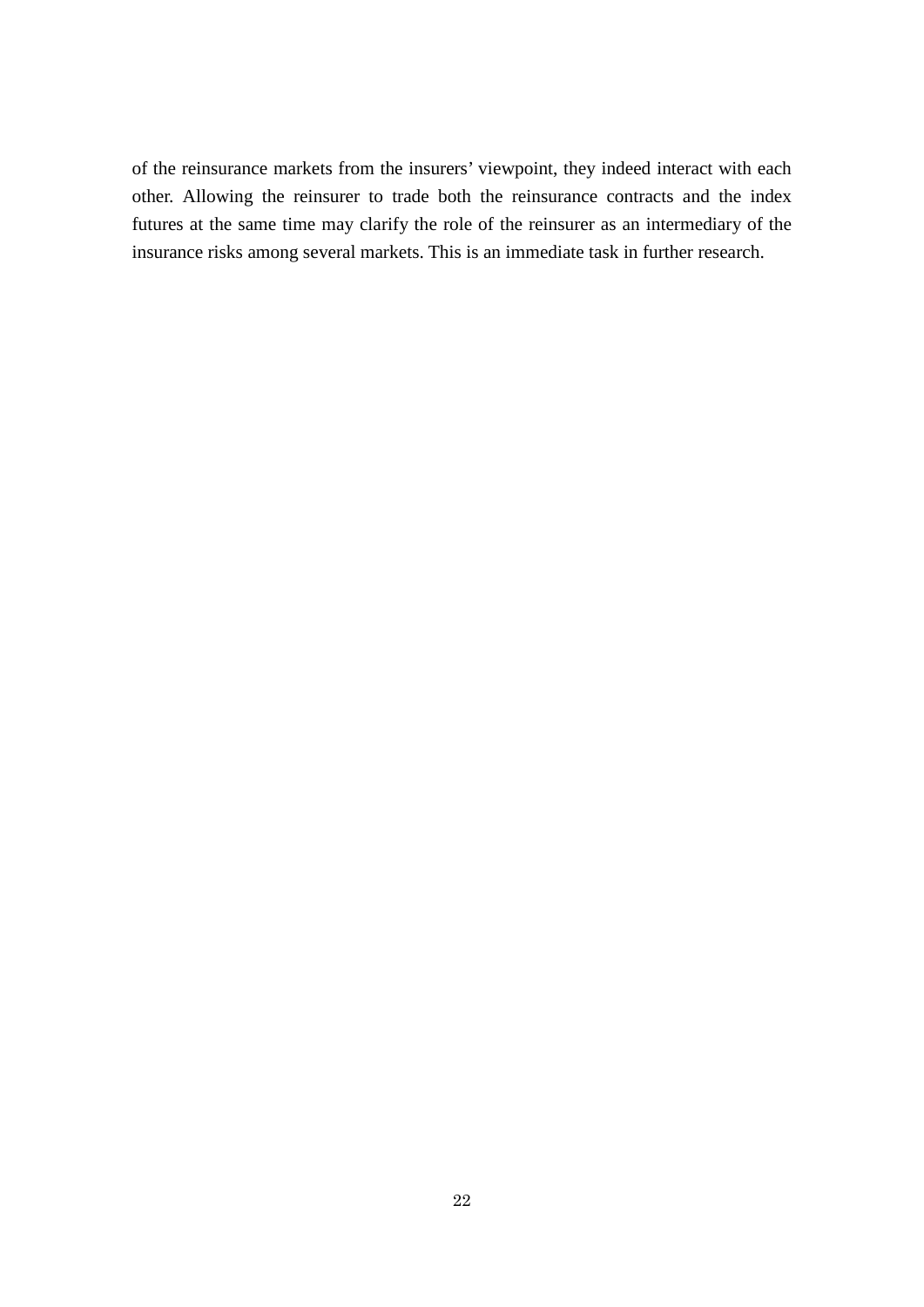#### **APPENDIX :**

Math. Lemma 1:

Let I<sub>N</sub> be the N × N identity matrix,  $J_N$  be the N × N matrix with all elements equal to unity, and a and b be scalars where  $a \neq 0$ . Then,

$$
(aI_N + bJ_N)^{-1} = \frac{1}{a}(I_N - \frac{b}{a+bN}J_N)
$$

Proof of Math. Lemma 1: Direct computation.||

Math. Lemma 2:

Let A be a symmetric  $N \times N$  matrix, B be an  $N \times 1$  vector, and C be a scalar. Suppose that e~N(0, Σ). Then, if and only if  $I_N - 2\Sigma A$  is positive definite, E[exp(e<sup>T</sup>Ae + B<sup>T</sup>e + C)] = |I<sub>N</sub> - 2ΣA|<sup>-1/2</sup>exp(B<sup>T</sup>(I<sub>N</sub> - 2ΣA)<sup>-1</sup>ΣB + C).

Proof of Math. Lemma 2:

$$
E[exp(e^{T}Ae + B^{T}e + C)]
$$
  
=  $\int_{R^{N}} exp(e^{T}Ae + B^{T}e + C) (2\pi)^{-\frac{N}{2}} |\Sigma|^{-\frac{1}{2}} exp(\frac{-1}{2}e^{T}\Sigma e) de$   
=  $\int_{R^{N}} (2\pi)^{-\frac{N}{2}} |\Sigma|^{-\frac{1}{2}} exp(\frac{-1}{2}(e - H)^{T}(\Sigma^{-1} - 2A)(e - H) + \frac{1}{2} B^{T}(\Sigma^{-1} - 2A)^{-1}B + C) de$   
=  $|\Sigma|^{-1/2} |(\Sigma^{-1} - 2A)^{-1}|^{-1/2} exp(B^{T}(\Sigma^{-1} - 2A)^{-1}B + C)$   
=  $|I_{N} - 2\Sigma A|^{-1/2} exp(B^{T} (I_{N} - 2\Sigma A)^{-1} \Sigma B + C)$   
where  $H = (\Sigma^{-1} - 2A)^{-1}B$ . ||

Proof of Lemma 1:

Since  $\theta + \theta_u = 0$  in equilibrium, we have  $H = 0$ . Then, by equation (1) and Math. Lemma 1, the investor can obtain  $\theta = (\theta_1, ..., \theta_N)^T$  by observing P =  $(P_1, ..., P_N)^\dagger$  if  $k \neq 0$  and  $k \neq N!$ . Moreover, by equation (4), the investor can recover  $Q = (q_1, ..., q_N)^T$  if  $2k + \frac{1}{\gamma_I} \text{Var}[x_n | S] - l \neq 0$  and  $2k + \frac{1}{\gamma_I} \text{Var}[x_n | S] - l + N(l -$ 1) ≠ 0. Assuming these conditions are met,<sup>[6](#page-23-0)</sup> we have

<span id="page-23-0"></span> <sup>6</sup> When some of these conditions are not satisfied, we can find small perturbation of the relevant parameter values that makes the conditions to be met.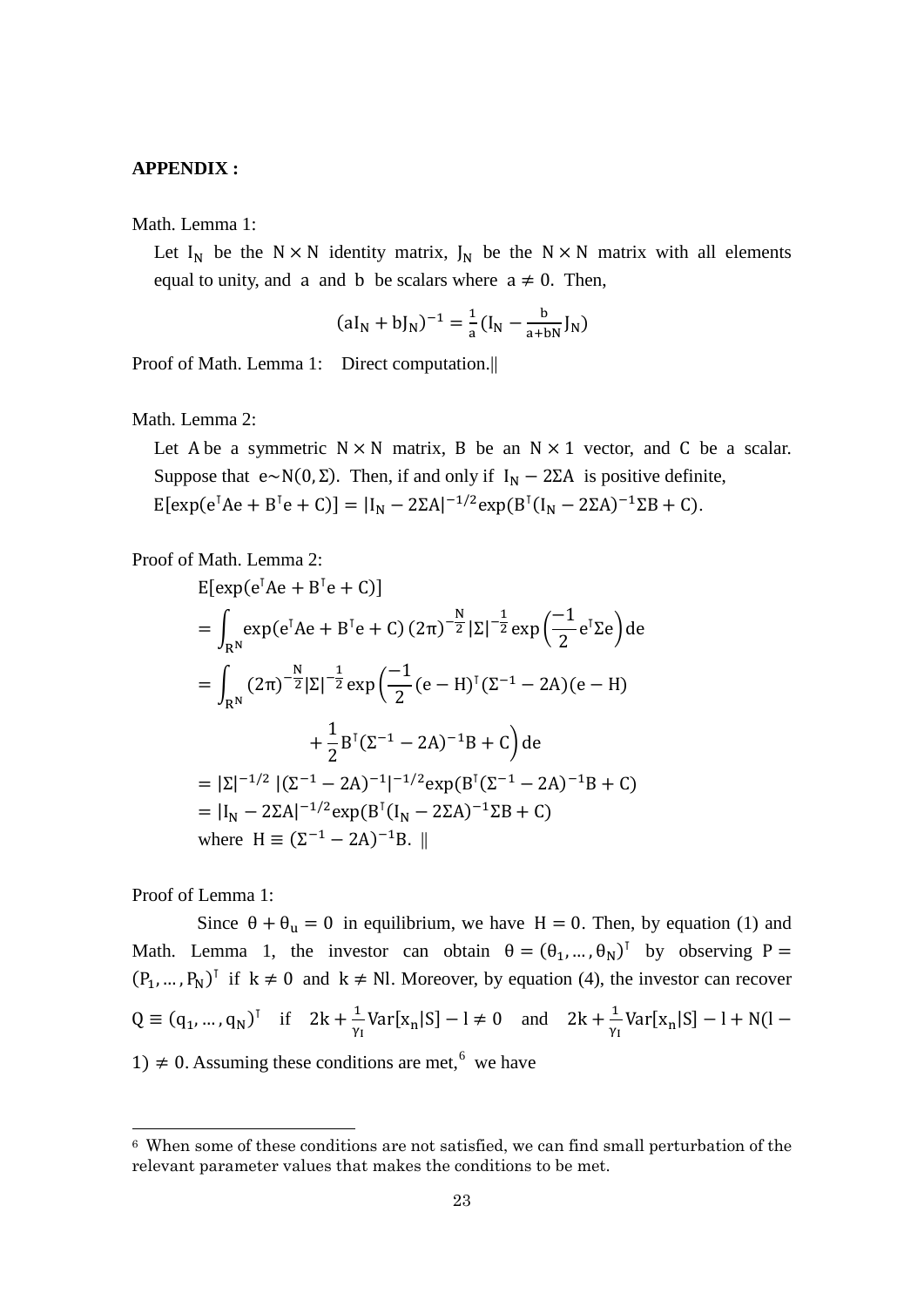$$
k = \frac{1}{1 - 2\frac{\text{Cov}[x_n, q_n]}{\text{Var}[q_n]}} \left\{ \frac{\text{Cov}[x_n, q_n]}{\text{Var}[q_n]} \frac{1}{\gamma_I} \text{Var}[x_n | s_n] + \frac{1}{\gamma_u} \text{Var}[x_n | q_n] \right\}, \text{and}
$$

$$
l = \frac{1}{1 - 2\frac{\text{Cov}[x_n, q_n]}{\text{Var}[q_n]}} \frac{1}{\gamma_u} \text{Var}[x_n].
$$

Substituting them, the second order condition of the insurers will be

$$
\frac{1}{1-2\frac{\text{Cov}[x_n, q_n]}{\text{Var}[q_n]}}\Big\{\frac{1}{\gamma_I} \text{Var}[x_n|s_n] + \frac{2}{\gamma_u} \text{Var}[x_n|q_n]\Big\} > 0,
$$

which is satisfied if and if

$$
1-2\frac{\mathrm{Cov}[x_n,q_n]}{\mathrm{Var}[q_n]}>0.
$$

This is equivalent to

$$
\frac{1}{\gamma_1^2} \text{Var}^2[x_n|s_n] \text{Var}[e_n] - 2 \frac{\text{Cov}^2[x_n, s_n]}{\text{Var}[s_n]} > 0. \ \ ||
$$

Proof of Lemma 2: Similar to the proof of Lemma 1. ||

Proof of Proposition 1: Clear from Lemma 1 and 2. ||

Proof of Lemma 3:

Direct calculation shows that the insurer's utility  $E[u_I(W_{F_n})]$  is given by

 $E[u_I(W_{F_n})] = E[-\exp(\frac{-1}{\gamma_I})]$  $\frac{1}{\gamma_I}$ ξ<sup>T</sup> $A_F$ ξ)] where  $\xi \equiv (s_n, e_n, \theta_n)^T$ ,  $\theta_n \equiv \alpha_0 \Sigma_{m=1}^N s_m + \alpha_1 \Sigma_{m=n}^N e_m - \alpha_2 e_n$ ,  $A_F \equiv$ ⎢ ⎢ ⎢  $\begin{vmatrix} 1 & 0 \\ 0 & 0 \end{vmatrix}$  $Cov[x_n, s_n]$  $\overline{2Var[s_n]}$  0  $Cov[x_n, s_n]$ 2Var[s<sub>n</sub>] −1 2γI  $Var[x_n|S_n] = 0$ ⎥ ⎥ ⎥ ⎤

and 
$$
\alpha_0, \alpha_1, \alpha_2, \alpha_3
$$
 are given in Lemma 3. Applying Math. Lemma 2, we obtain the desired result.  $\parallel$ 

0  $\alpha_3$ 

⎥

Proof of Lemma 4: Similar to the proof of Lemma 3. ||

⎣ ⎢

Proof of Proposition 2: Clear from Lemma 3 and 4. ||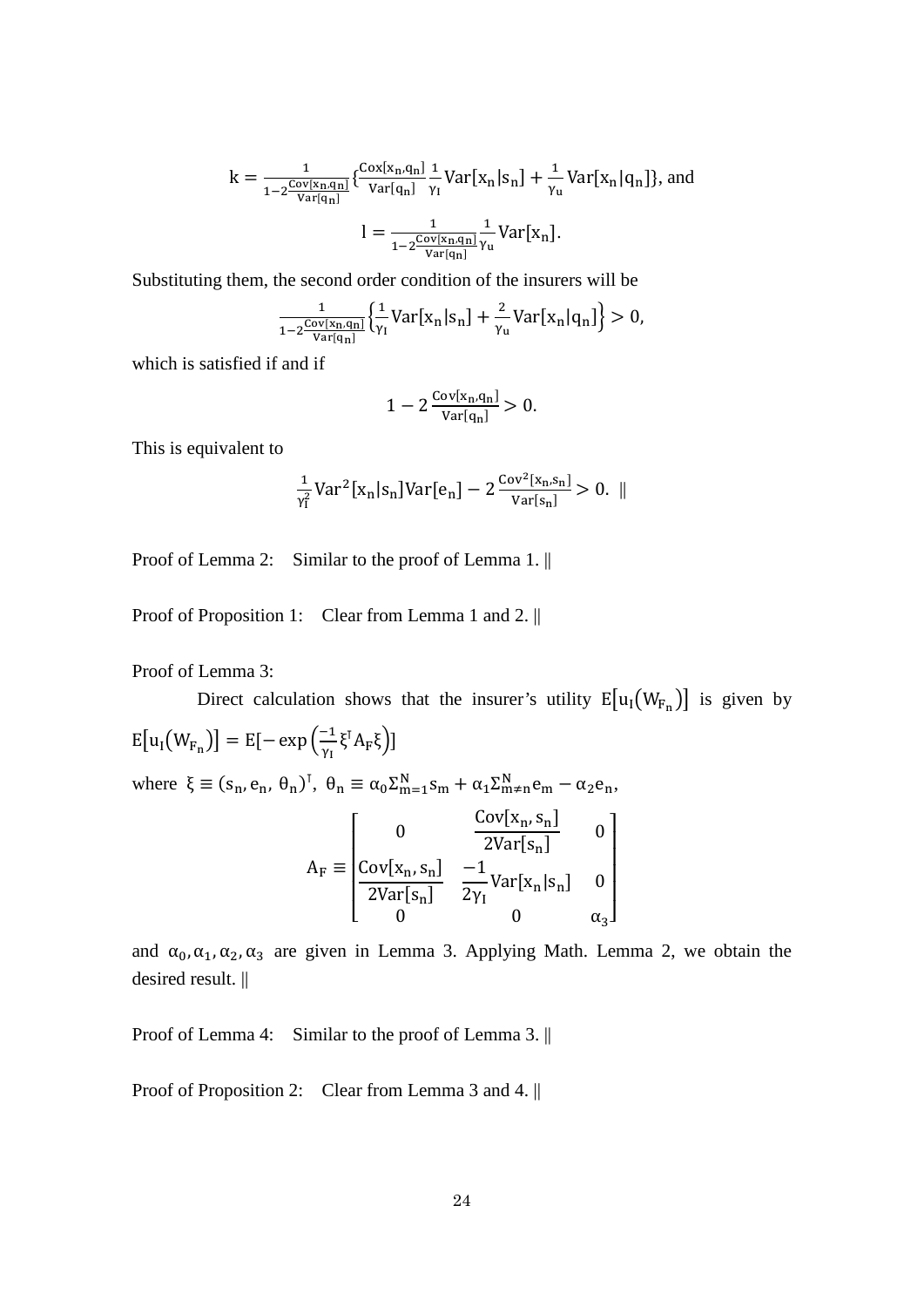#### **REFERENCES**

[1] Allen, F. and Gale, D., "Financial Innovation and Risk Sharing," MIT Press, Cambridge MA, USA, 1994.

[2] Bhattacharya, U., Reny, P. J., and Spiegel, M., "Destructive Interference in an Imperfectly Competitive Multi-Security Market," Journal of Economic Theory, Vol.65, pp.136-170, 1995.

[3] Bhattacharya, U. and Spiegel, M., "Insiders, Outsiders, and Market Breakdowns," Review of Financial Studies Vol.4, pp.255-282, 1991.

[4] Barrieu, P. and Louberge, H., "Hybrid Cat-Bonds," Journal of Risk and Insurance Vol.76, pp.547-578, 2009.

[5] Cummins, J. D. and Barrieu, P., "Innovation in Insurance Markets: Hybrid and Securitized Risk-Transfer Solutions." in *Handbook of Insurance* (Dionne, G. ed.); DOI: 10.1007/978-1-4614-0155-1\_20, 2013.

[6] Cummins, J. D., Lalonde, D., and Phillips R. D., "The Basis Risk of Index-Linked Catastrophe Loss Securities," Journal of Financial Economics Vol.71, pp.77-111, 2004.

[7] DeMarzo, P., and Duffie, D., "A Liquidity-Based Model of Security Design," Econometrica 67, 65-90, 1999.

[8] Doherty, N., A., "Innovations in Managing Catastrophe Risk," Journal of Risk and Insurance Vol.64, pp.713-718, 1997.

[9] Doherty, N., A., and Richter, A., "Moral Hazard, Basis Risk, and Gap Insurance," Journal of Risk and Insurance Vol.69, pp.9-24, 2002.

[10] Duffie, D., and Rahi, R., "Financial Innovation and Security Design," Journal of Economic Theory Vol.65, pp.1-42, 1995.

[11] Ganapati, S., Retik, M., Puleo, P., and Starr, B., "Catastrophe-Linked Securities," Chapter 20 in *Handbook of Structured Financial Products* (Fabozzi, F. ed.), Frank J.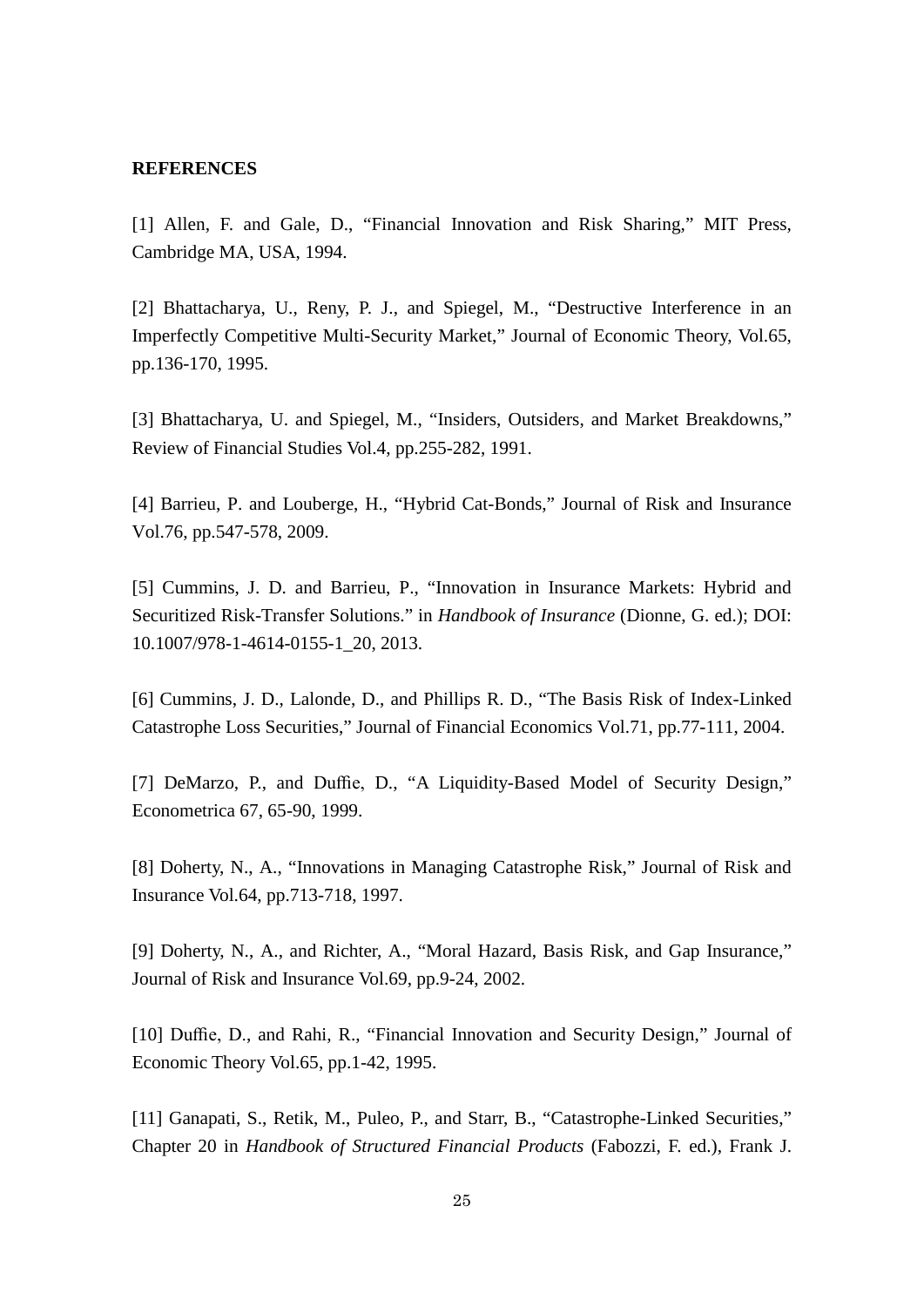Fabozzi Associates, New Hope, Penn- sylvania, USA, 1998.

[12] Gibson, R., Habib, M. A., Ziegler, A., "Reinsurance or Securitization: The case of Natural Catastrophe Risk," Journal of Mathematical Economics Vol.53, pp.79-100, 2014.

[13] Guy Carpenter, Catastrophe Bond Update: Fourth Quarter and Full Year 2015, 2015.

[14] Harrington, S., E., and Niehaus, G., "Basis Risk with PCS Chatastrophe Insurance Derivative Contracts," Journal of Risk and Insurance Vol. 66, pp.365-389, 2003.

[15] Kist, F. O., and Meyers, G., "Evaluating the effectiveness of index- based insurance derivatives in hedging property/casualty insurance transaction," American Academy of Actuaries Index Securitization Task Force, 1999.

[16] Major, J. A., "Index Hedge Performance: Insurer Market Penetration and Basis Risk," Chapter 10 in *The Financing of Catastrophe Risk*, (K. A. Froot, K. A. ed.) The University of Chicage Press, Chicago, Illinois, USA, 1999.

[17] Marin, J. M., and Rahi, R., "Speculative Securities," Economic Theory Vol.14, pp.653-668, 1999.

[18] Nell, M. and Richter, A., "Improving Risk Allocation through Indexed CAT Bonds," The Geneva Papers on Risk and Insurance Vol.29, pp.183-201, 2004.

[19] Ohashi, K., "Security Innovation on Several Assets under Asymmetric Information," Japanese Economic Review Vol.50, pp.75-95, 1999.

[20] Ohashi, K., "When Should a CAT index Futures be Created?" Discussion Paper No. 576, The Institute of Social and Economic Research, Osaka University, 2003.

[21] Rahi, R., "Adverse Selection and Security Design," Review of Economic Studies Vol.63, pp.287-300, 1996.

[22] Subrahmanyam, A., "A Theory of Trading in Stock Index Futures," Review of